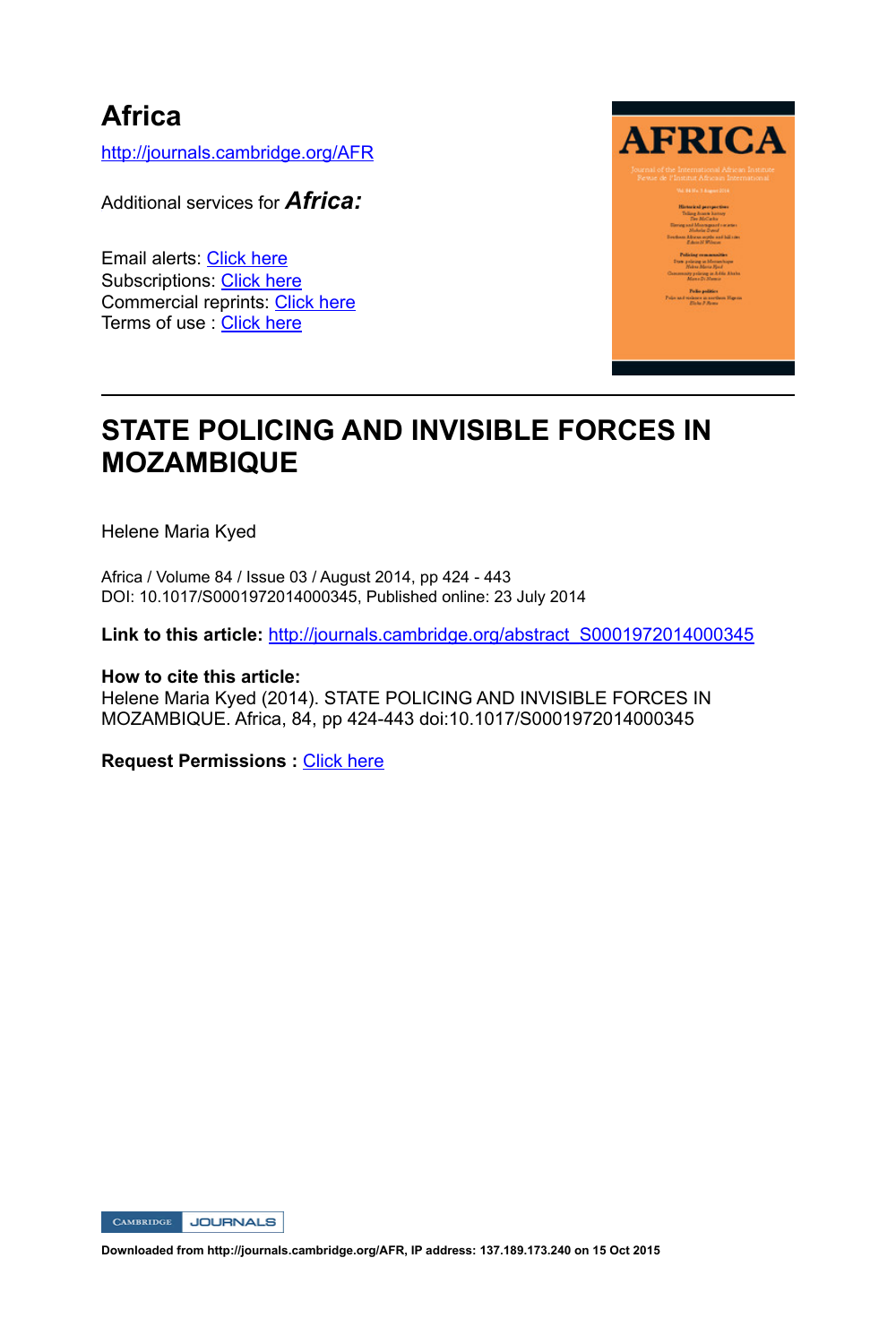# STATE POLICING AND INVISIBLE FORCES IN MOZAMBIQUE

# Helene Maria Kyed

Post-war reform of the police in Mozambique in accordance with the rule of law and human rights has had apparently paradoxical results. This is partly because efforts to (re)constitute state authority have relied on both embracing and taming 'tradition' as an alternative domain of authority and law. Ethnographic fieldwork at police stations in a rural former war zone shows that the state police handle an increasing number of cases outside their legal mandate. Notably, these include witchcraft and spiritual problems. They also resolve crimes using procedures that mimic those of traditional authorities. This is paradoxical, because police officers strongly advocate a strict boundary between 'state' and 'traditional' jurisdictions: only the state police should resolve crimes, while chiefs and other community authorities, including healers, should alone handle 'traditional' matters. This separation is supported by the 2004 constitutional recognition of legal pluralism. Yet it is difficult to attain in practice.

In this article I argue that the state police's handling of spiritual and social problems does not only reflect a tension between local/customary and state/legal notions of justice. Equally significant is the existence of partial sovereignties. In short, there are different articulations of the authority to make final decisions on life, death, punishments and rewards (Hansen and Stepputat [2005\)](#page-18-0). In particular, the importance of invisible evil forces contradicts what the state/legal system can provide and challenges state sovereignty. A spiritual idiom of power and evildoing constitutes an alternative formation of sovereignty. It is associated with the capacity of invisible forces to give and take life, and it comprises the backbone of local conceptions of transgressions. This is an idiom mastered by chiefs and healers. Police officers engage with invisible forces to 'get the job done' in a way that both enhances their popular legitimacy and allows them to manifest state power, even as they act outside their legal mandate. Yet they never really manage to fully tame these forces. Consequently, state police authority remains uncertain, and must be manifested continually – i.e. by enacting hierarchies, by marking out the boundaries of jurisdictions, and by using force.

These aspects are explored in this article in relation to public state ceremonies and everyday work at local police stations. The context is Sussundenga District, a rural area bordering Zimbabwe in the central part of Mozambique. This area was an intense combat zone during the civil war that ravaged the country for

*©* International African Institute 2014

CAMBRIDGE JOURNALS

HELENE MARIA KYED is a senior researcher at the Danish Institute for International Studies in Copenhagen. Since 2002 she has conducted ethnographic research on state formation processes, traditional leaders and everyday forms of policing and justice provision. Her most recent research is on community policing and on the role of youth, political mobilization and violence in urban Mozambique and Swaziland. Her works include State Recognition and Democratization in Sub-Saharan Africa: a new dawn for traditional authorities? (Palgrave Macmillan, 2007), Perspectives on Involving Non-State and Customary Actors in Justice and Security Reform (IDLO, 2011) and The Dynamics of Legal Pluralism in Mozambique (Kapicua, 2012). Email: hmk@diis.dk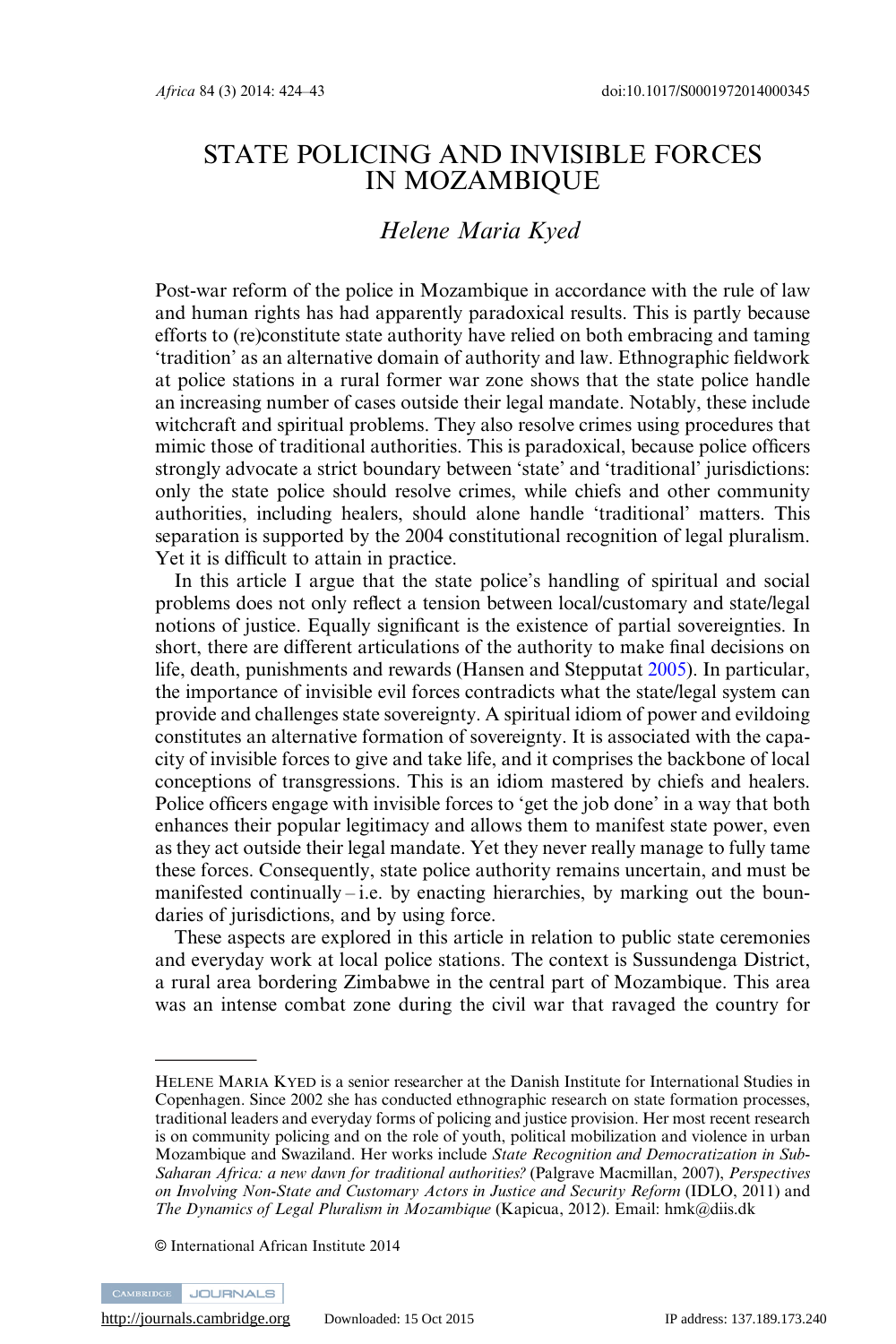sixteen years (1978 to 1992) between Frelimo, the party that has ruled the country since independence in 1975, and Renamo, a rebel movement initially supported by the white minority regimes of Rhodesia (now Zimbabwe) and South Africa. In Sussundenga, the war between Renamo and Frelimo almost immediately succeeded the protracted liberation struggle against colonial Portuguese rule. This meant that Frelimo's new party and state structures, inspired by a Marxist-Leninist societal model, were never fully established. Renamo made its first incursions here from over the border in Rhodesia. To begin with, it was part of Rhodesian and South African efforts to destabilize independent countries in the region that were now supporting the liberation struggles in their own countries. Renamo also received support from Western right-wing movements, as part of their anti-communism campaign in the context of the Cold War. Gradually, Renamo was also able to gain internal support, especially in the central and northern parts of Mozambique, and to take control of a large part of the rural areas. This was partly facilitated by Renamo's collaboration with local chiefs and healers, who had been banned by Frelimo after independence. Dissatisfaction with Frelimo's anti-traditionalist stance gave Renamo rural supporters, and meant that Frelimo had to give up the idea of winning the war with arms. In 1992 a peace agreement was finally signed, which at the same time marked the transition to multiparty democracy and turned Renamo into a political party. At that time, there was a dual administration in place, because Renamo remained in control of many rural areas. In Sussundenga, this history meant that state sovereignty was highly contested. Frelimo/state presence, including through the police, had been very short-lived; where it had existed it had been pushed out by Renamo troops by 1991. Even after the first elections in 1994, when Frelimo won a majority, there were still areas in Sussundenga that were effectively governed by Renamo and by chiefs and healers.

This article is on how the state police tried to (re)encroach upon these contested territories after the civil war and what their ways of doing this implied for state authority.<sup>1</sup> To this end, there is no substantial comparative literature on state police resolutions of witchcraft or spiritual matters with which to engage.

The role of invisible forces in policing seems to be confined to predominantly anthropological and legal sociological studies of vigilante groups, healers and chiefs, subjects that are usually studied separately from the state police (Pratten [2007;](#page-19-0) Geschiere [1996;](#page-18-0) West [2005](#page-19-0); Meneses [2004](#page-19-0)). This is probably due to the dearth of ethnographic studies of state policing until very recently. Conversely, a cross-disciplinary policing and security literature has begun to use concepts such as plurality, hybridity, nodes and assemblages to describe the complexities of everyday policing and the increase in private and community-based security actors alongside the public police (Wood and Shearing [2007](#page-19-0); Baker [2002;](#page-18-0) Loader [2000;](#page-19-0) Jones and Newborn [2006;](#page-18-0) Abrahamsen and Williams [2009](#page-17-0); Lippert and O'Connor [2003](#page-19-0)). The concepts of assemblages and nodes, in particular, are used to capture how security provision today consists of multiple links between different security actors, rationalities and practices. These links blur and cut across the public–private divide, giving way to 'hybrid structures'

CAMBRIDGE JOURNALS

<sup>&</sup>lt;sup>1</sup>Elsewhere I discuss what these processes imply for the authority of chiefs and for rural residents' articulations of citizenship (Kyed [2007a](#page-18-0); [2007b\)](#page-18-0).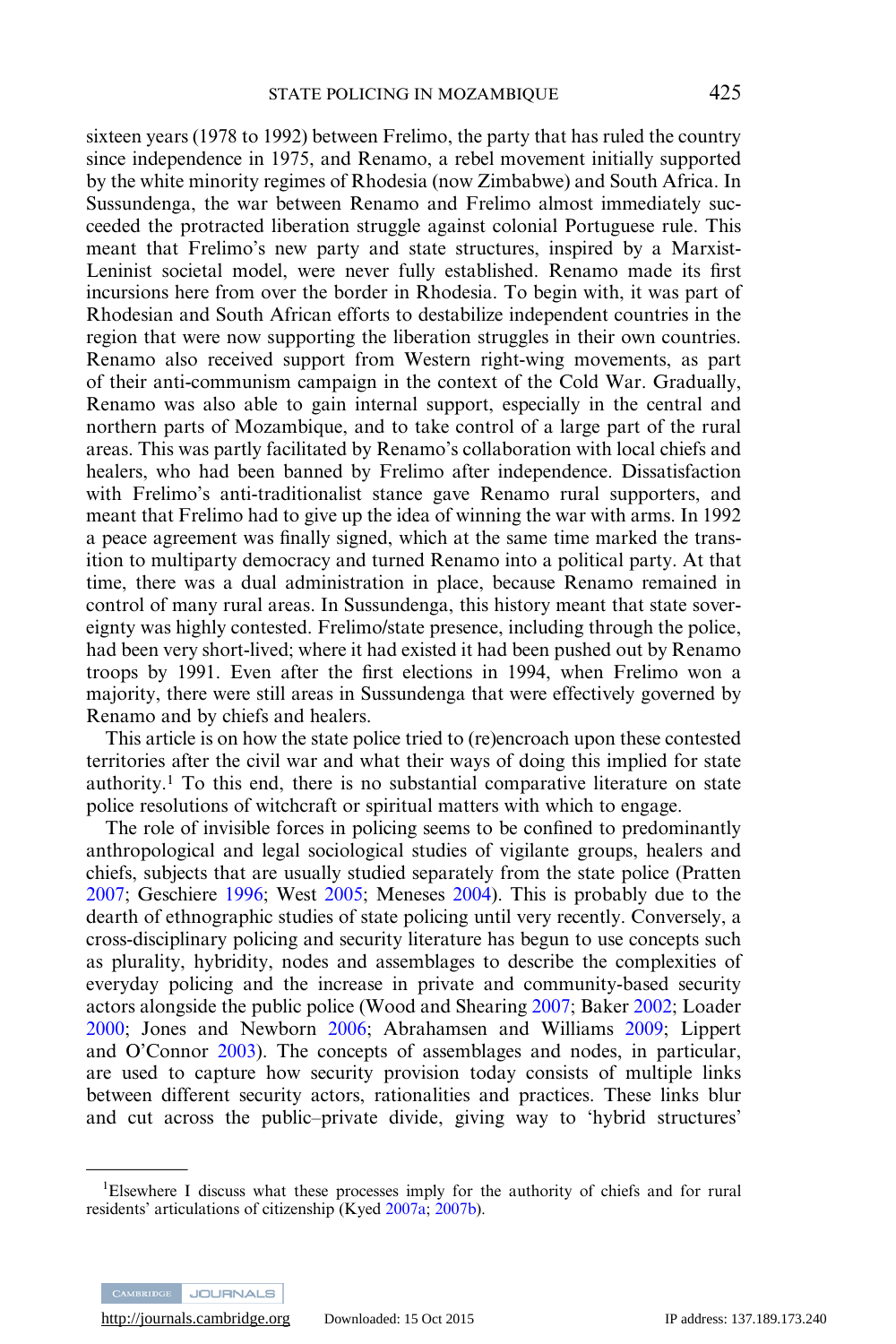(Abrahamsen and Williams [2009:](#page-17-0) 8). As in legal anthropology since the 1980s (Merry [1988](#page-19-0)), the concept of hybridity helps us to move beyond the dichotomous thinking that underpins most previous understandings of state versus non-state or customary orders.<sup>2</sup>

Hybridity, I suggest, also provides a useful conceptualization of state police practices in Sussundenga. The state police constitute, as Santos ([2006\)](#page-19-0) puts it, 'microstates' within the state, embodying their own, locally adapted combination of different political and legal cultures. Within this perspective, the concept of assemblages adds a focus on how everyday state police practices develop through the multiple relationships that police officers have with other policing actors, such as chiefs.

Missing in both the legal anthropological and the security studies literature, however, is a discussion of the deeply political foundations of hybridity, which are conditioned, I argue, by partial sovereignties (Bertelsen [2009;](#page-18-0) Stepputat [2013](#page-19-0)). By focusing too intensely on the intersections and diffusion of power, one can easily lose sight of the simultaneous enacting of divisions, hierarchies and claims to superior authority in which violence often plays a significant role. Based on these considerations, I also draw on recent political anthropological studies of sovereignty in order to understand why the state police in Sussundenga act as they do (Hansen and Stepputat [2005;](#page-18-0) Das and Poole [2004](#page-18-0); Comaroff and Comaroff [2006\)](#page-18-0). I begin with a brief background on post-war police reform and what challenges places such as Sussundenga posed to such reform.

#### POST-WAR POLICE REFORM: THE DILEMMA OF 'TRADITION'

Officially, the police has undergone major changes since the sixteen-year war between Frelimo and Renamo ended in 1992. During the war, the police operated side by side with the military and acts of brutality against criminals and enemies of the state were the norm (Baker [2002\)](#page-18-0). Police legislation after independence in 1975 also supported a police force that defended the party state rather than the citizen. In contrast, police legislation in 1992 followed the liberal-democratic principles of the 1990 constitution. This marked a shift from a one-party, Marxist-Leninist socialist state to a multiparty democracy, including a strong focus on human rights and the rule of law.3

Initially, police reform focused on 'getting right' the formal state institutions through professionalization and demilitarization. Another aim was to (re)extend state institutions and law to all the rural areas where they had disappeared as a result of Renamo control (Baker [2002\)](#page-18-0). This focus on a state-centric rule of law meant that those popular vigilantes, militias and people's courts that were

CAMBRIDGE JOURNALS

 $2$ Legal anthropological studies have used the concept of hybridity for a long time, but have focused on courts and dispute resolution, not on police and policing. Hybridity has now also become popular in peace-building studies and among some political scientists where the concept of 'hybrid political order' is used as an alternative to the concept of fragile states, focusing not on the absence of state but on how the state coexists with and shares authority, legitimacy and capacity with other structures (Boege et al. [2009;](#page-18-0) Brown et al. [2010;](#page-18-0) Clements et al. [2007;](#page-18-0) Lambach and Kraushaar [2008\)](#page-19-0).

<sup>&</sup>lt;sup>3</sup> Law 19/92 of 1992 established the Polícia de República de Moçambique.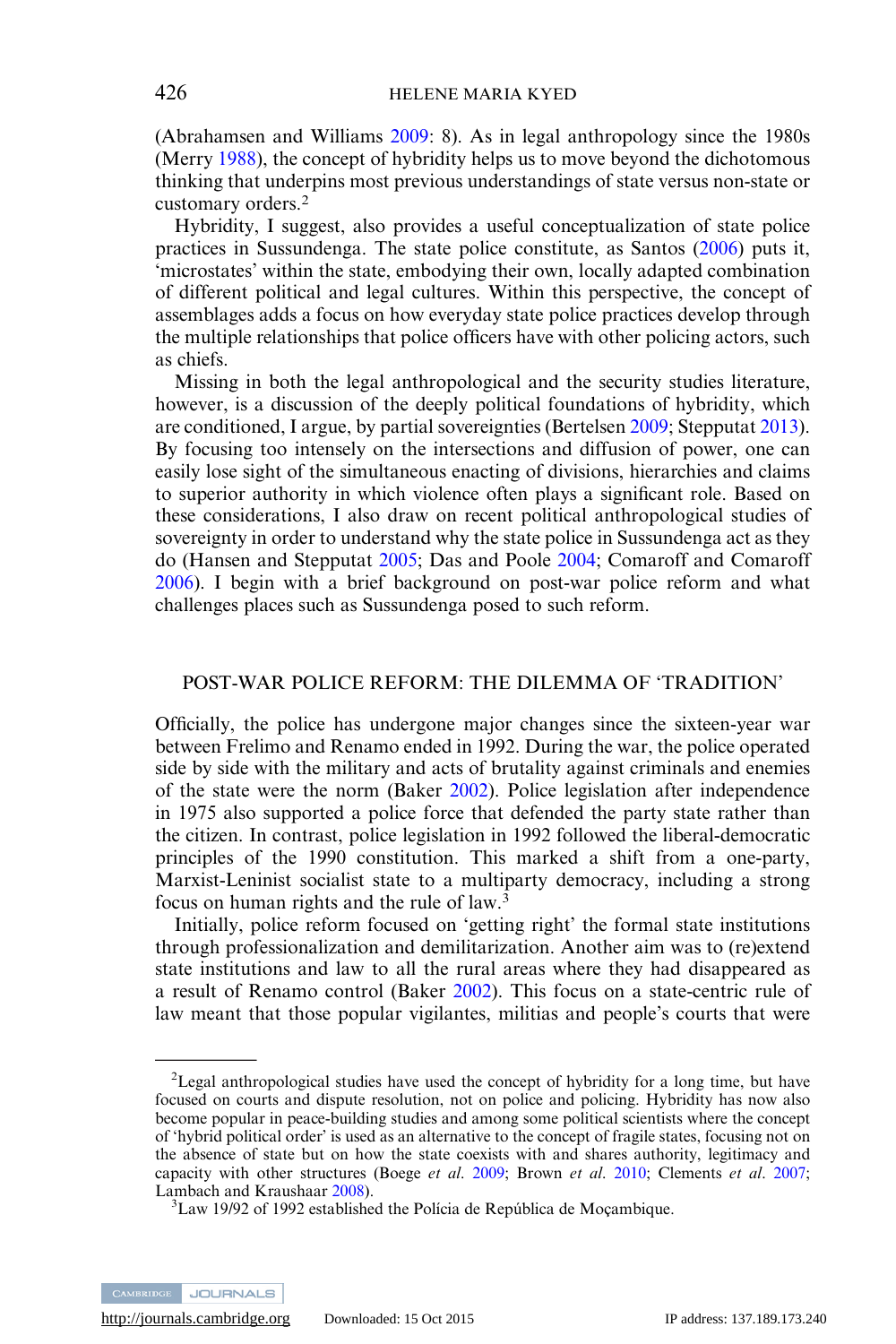established by the socialist state to work with the police and the military were abolished. The reform also ignored those traditional chiefs and healers who resolved crimes in the rural areas, despite the fact that they had been banned by the government. Implicitly, it was assumed that all these local authorities would become irrelevant once the state system was in place.4 This did not happen.

By 2000 a range of initiatives supported the recognition of local authorities. Decree 15/2000 conceded state recognition of traditional chiefs, who, among other tasks, would assist state officials in conflict resolution and policing.<sup>5</sup> Healers were allowed to practise traditional medicine, although official law still does not recognize witchcraft (West [2005](#page-19-0); Meneses [2004\)](#page-19-0). The revised 2004 constitution consolidated the shift away from state-centrism with its recognition of legal pluralism.<sup>6</sup> There were both pragmatic and political reasons behind this change in official policy.7

#### The politics behind legal pluralism

Unsuccessful police reform made it increasingly clear that state institutions needed, for pragmatic reasons, to collaborate with local authorities in order to do their job. Everyday state policing was still partisan and paramilitary, and proved incapable of handling the rise in crime in the mid-1990s.<sup>8</sup> The police faced a severe crisis of legitimacy, especially in rural areas such as Sussundenga, where Renamo had held administrative and military control in the last years of the war. Here, support for Renamo continued after the war, as was evident in the election results. Frelimo was confined to urban administrative centres as a result of frontiers created during the war. Until 2001, some places in Sussundenga were still no-go areas for the police, based on a fear of armed opposition by Renamo supporters. Some of the police officers I knew recalled that they feared those areas because of the 'strong spirits' there, since Renamo was known to work with healers. The chief of police in Dombe, Southern Sussundenga, remembered that even in the main town: 'We were not allowed to be aggressive towards people. We just remained seated and if someone did a crime we would call them in politely to the station and tell them that it was illegal, but we would not arrest them.'

CAMBRIDGE JOURNALS

<sup>&</sup>lt;sup>4</sup>It is clear that the post-war reconstruction and state-building template was strongly influenced by multilateral and bilateral donors, who after the 1992 peace agreement poured massive amounts of money into the country and who, under the auspices of the UN, set the overall agenda. The state-centric approach to police reform reflected international trends in the 1990s. So, although central government and headquarters police clearly had an interest in a more statecentric model as a means to consolidate central authority, the exclusion of civilian and customary policing actors was not necessarily the preferred option – and especially not for police officers (and other state officials) on the ground. <sup>5</sup>

 ${}^{5}$ For detailed accounts of the implementation of decree 15/2000 in central Mozambique see Kyed  $(2007a)$  $(2007a)$ ; Kyed and Buur  $(2006)$  $(2006)$ ; Buur and Kyed  $(2006)$ .

<sup>&</sup>lt;sup>6</sup> Article 4 of the constitution states that the state recognizes the 'various normative systems and the resolution of conflicts' that go beyond the formal legal system. Article 212 further calls for the development of institutional and procedural mechanisms that link formal courts with other mechanisms of justice (República de Moçambique [2004](#page-19-0)).

The pragmatic position was supported by wider changes in international donor policies around the turn of the millennium towards the acknowledgement (at least rhetorically) of nonstate policing actors and informal or customary justice (see Albrecht *et al.* [2011](#page-19-0); Kyed 2011).

On reasons for the failure to democratize policing in the 1990s, see Wisler and Bonvin [\(2004\)](#page-19-0).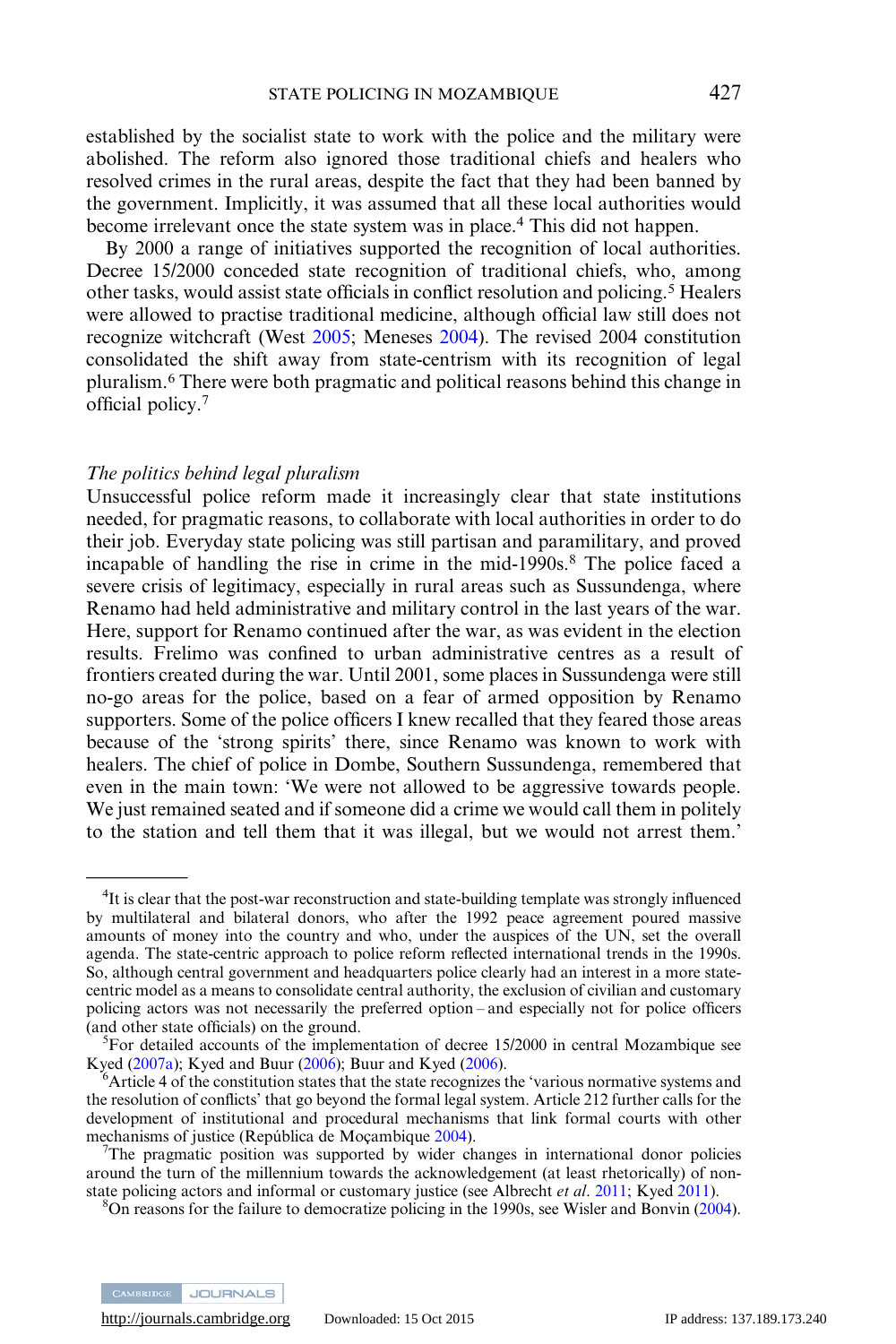Most rural residents mistrusted the police, who were associated with militarized governance and the forced removal of people into urban Frelimo areas (Alexander [1997\)](#page-18-0).

Chiefs were the preferred option in resolving even serious crimes.<sup>9</sup> They performed these tasks in collaboration with their madodas (councils of elders), their ma-auxiliares (young police assistants) and the wadzi-nyanga (healers). Among these were also Renamo ex-combatants and civilian police, the *mujhibas*. These 'informal sovereigns' (Hansen and Stepputat [2005](#page-18-0)) did not represent an integrated system of governance, but they did have a common history of opposition to the Frelimo state. Chiefs and healers were banned after independence partly because chiefs were part of the Portuguese colonial system of indirect rule, and partly because Frelimo saw everything traditional and spiritual as an impediment to modernization and national unity (Kyed [2007a](#page-18-0)). Renamo capitalized on the resistance this rhetoric created, especially among the rural population, and promised the return of chieftaincy if it won the war (Geffray [1991](#page-18-0)). Operationally, Renamo soldiers relied on traditional healers, rituals and collaboration with some of those chiefs who had not fled their areas. In Dombe, chiefs were even given back their administrative and dispute resolution roles. In exchange, they had to help Renamo in recruiting and in the provision of food to soldiers. Such kinds of collaboration considerably transformed chiefly authority, as they had done during colonial rule. The chiefs had to enforce highly unpopular functions for their new masters while still trying to nurture popular legitimacy. Hereditary lines were manipulated because Renamo and the colonial regime inserted people who were loyal to them rather than those who were legitimized by the ruling families. During the war, for instance, sons, brothers and uncles of original chiefs were given positions (Alexander [1997](#page-18-0)).

Despite these manipulations, Renamo members shared with chiefs and healers the use of a spiritual idiom of power in their efforts to govern the rural territories. Within this idiom, power derives from the ancestral spirits, who are believed to be indispensable to the well-being of the land and the people, but who, when dissatisfied, can cause much harm and misfortune, including the taking of life (Kyed [2007a](#page-18-0)). The dark side of this idiom is that the living can draw on invisible evil forces to boost their power, protect themselves or transgress the order of things. As I address in more detail below, this idiom also informed local perceptions of transgressions.

The police were ill-equipped to engage with the invisible forces, but, in order to gain a footing in the rural areas after the war, they had to relate to them somehow. Unofficial collaboration with chiefs by the police and administrators underscored this need. In fact, in the Frelimo-held villages of Sussundenga, alliances with chiefs for information and advice had been present for some time, even during the war. Also, it was well known that sons and brothers of those chiefs who had been banned took up positions in the new Frelimo structures (Alexander [1997](#page-18-0)). Secretly, some state officials also supported spiritual ceremonies, because they personally believed that such ceremonies could help in situations of famine and intensified insecurity (Meneses [2012:](#page-19-0) 78). In short, despite it being illegal, some

CAMBRIDGE JOURNALS

<sup>&</sup>lt;sup>9</sup>Chiefs also played a strong role in processes of reconciliation as people aligned with the different factions of the war returned to their rural homesteads (see Igreja [2012](#page-18-0)).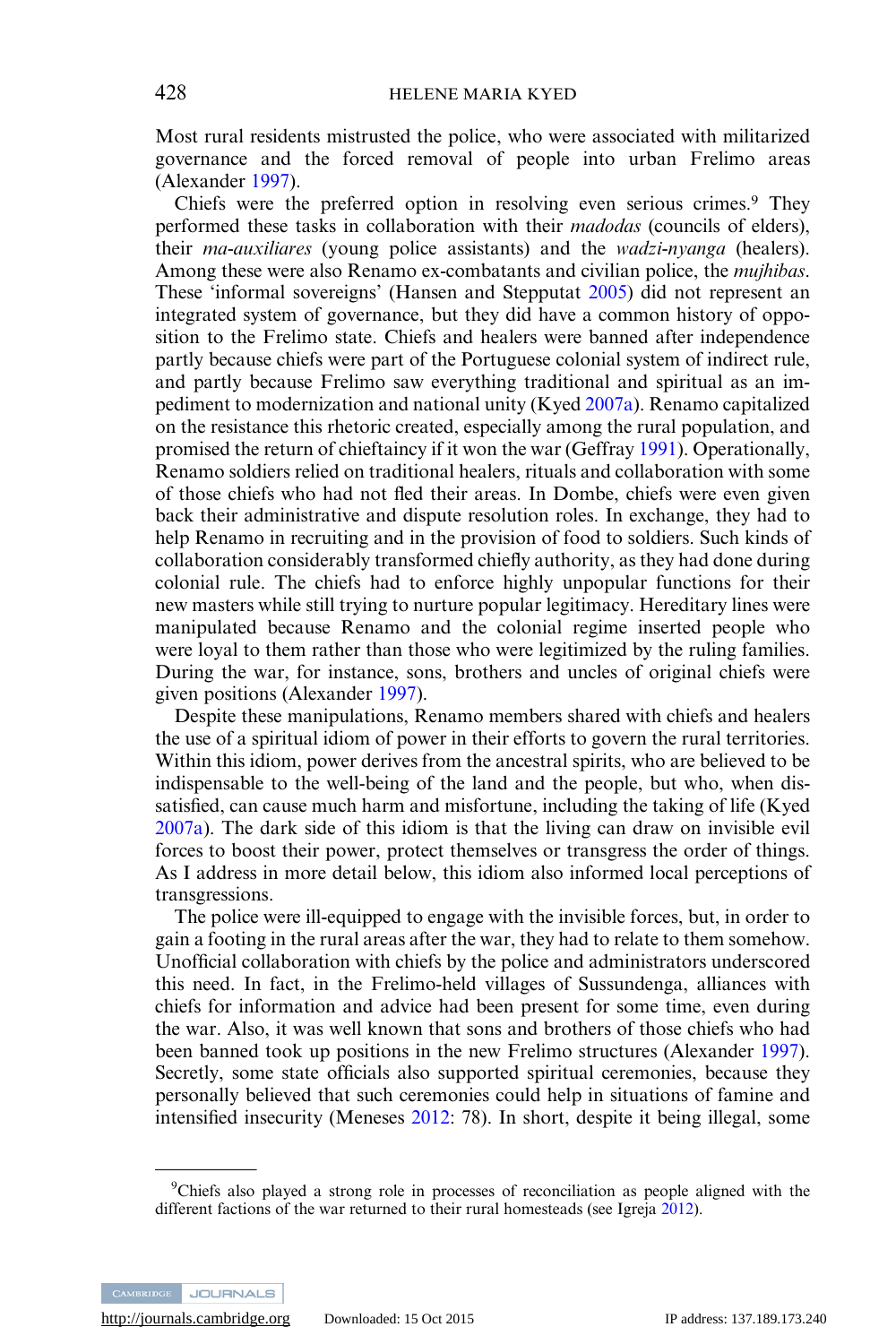state officials were already engaged with the spiritual domain of social ordering as a way of doing their job. This also supported the move towards recognizing chiefs and healers.

Competition for government power in the new multiparty democracy also sparked the drive towards recognizing legal pluralism, which was surrounded by contestations over traditional authority in the 1990s. While Frelimo was internally split on the issue, Renamo argued for full recognition of chieftaincy. However, after the 1999 elections, when Renamo almost won a majority, a number of influential members of the Frelimo government changed their attitude. This was probably influenced by the fact that they were convinced that Renamo's success in rural elections was due to the party's alliances with chiefs. In Renamo-controlled areas, there were also pockets of resistance by chiefs to the re-establishment of state police and administration (Alexander [1997](#page-18-0)). These issues pushed the last sceptics within Frelimo to agree on decree 15/2000.

Recognition of legal pluralism was therefore driven by both political and administrative concerns, and the dilemmas relating to popular versus state conceptions of law and order were undermined. In fact, legislation supporting legal pluralism relies on an unproblematic relationship between state/legal and traditional norms, thereby ignoring overlapping jurisdictions and claims to authority (Kyed [2009a](#page-19-0)). In everyday practice, local state officials have therefore had to deal with the dilemmas on their own, and this in itself has conditioned the way in which state authority is constituted.

# EMBRACING TRADITION, CLAIMING 'STATENESS'

The type of fear that police officers highlighted to me when I first conducted fieldwork in Sussundenga in 2002 gradually changed following the state recognition of chiefs. Alliances with chiefs allowed for the setting up of police posts in the most outlying areas, and enabled the officers to move outside the station. Next, I address the two main ways by which the state police, and the local state more generally, tried to regain terrain: public state rituals and juridical institutional ordering. The dilemmas emerging from embracing 'tradition' and, at the same time, separating out the state as a superior entity were common to both.

#### Ceremonial unification and separation

The recognition ceremonies of chiefs during 2002 allowed for the first visit of state officials after the war to many of the areas outside the main villages (Buur and Kyed [2005](#page-18-0)). They highlighted the unification of 'tradition' and 'state'. These visits were theatrically staged with rituals of offerings to the ancestral spirits, communicating to the spirits that the chief was now officially installed. State officials drank doro (locally brewed beer) with the elders from the same calabash as a symbol of reconciliation. Yet this unification was broken by acts that hierarchically distinguished state from tradition.

The state delegation arrived in a Land Rover with flashing headlights, mimicking a miniature version of a presidential visit. Security around the official guests seemed almost comical in what appeared to be a peaceful place: four policemen with AK-47 s spread out across the venue, each taking up a corner to oversee the

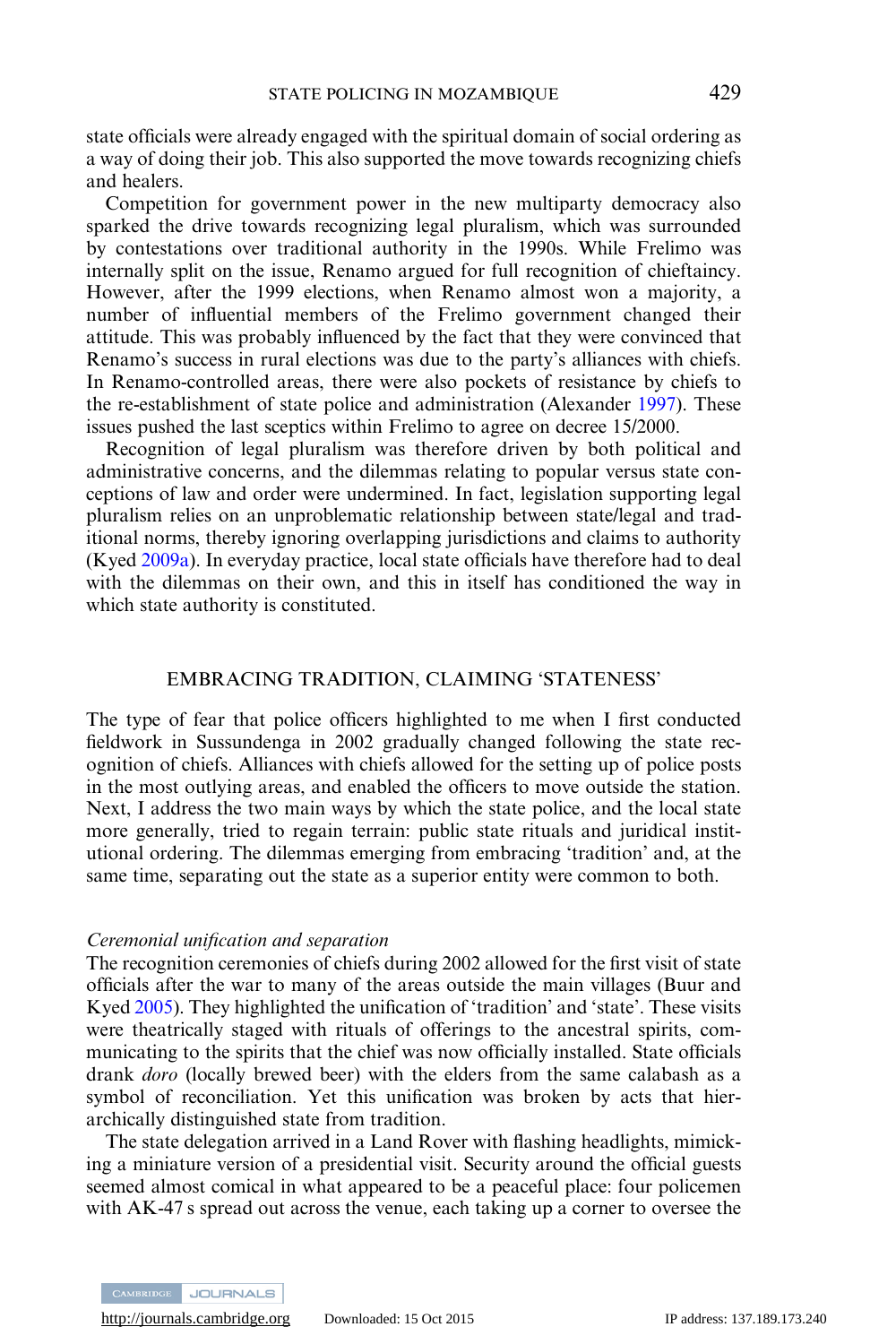event, and when the officials moved they followed suit to provide protection. State hierarchies of rank and superiority were displayed in seating and organization. In his speech, the district-level Station Commander, who had been in Sussundenga during the war, spoke about how the police were now in charge of resolving all criminal cases (i.e. as opposed to chiefs and Renamo during the war). The District Administrator similarly talked about obeying government orders and respecting the leaders and laws of the government. The physical dressing-up of the chiefs in state paraphernalia and the inscription of their names into the state register also gave the sense that tradition became 'fixed' within a state-defined order.

The state embraced 'tradition', but only to reconstitute itself as a superior authority. This also had clear political messages. Renamo was portrayed as the enemy of the unity between state and tradition (Kyed [2007a\)](#page-18-0). This was particularly evident in the District Administrator's speech about respect for authority. He drew an analogy between chiefly authority and Frelimo leadership, tapping into the familiar idiom of power associated with ancestral spirits, yet insinuating the superiority of the Frelimo family. The ceremonies ended with a miniature national celebration. Everyone gathered around the chief's new flagpole to sing the national anthem. This was followed by the consumption of local food prepared for the official visitors, marking the new unity between chiefs and state officials.

The recognition ceremonies opened up more consistent state police encroachment into the hinterlands. They were soon followed by public 'crime combating meetings' that were held in Renamo strongholds where there were no police posts. The meetings fulfilled two main functions, the Station Commander told me: to teach people about lawful behaviour and to encourage collaboration between the police and the chiefs in combating crime.

Well aware that there was still much hostility towards the police in these areas, the Station Commander began and ended the meetings by singing 'Cubatana-Cubatana' ('Unity-Unity'). The song is about unity between the police and the people, and between 'the people', 'the chief', 'the government' and 'Frelimo'. It was accompanied by traditional dancing. Speeches conveyed images of a benevolent police force in the service of the people. These aspects were nonetheless interrupted by serious talks about unlawfulness and threats of police punishments. Cyphers of separation also carried political messages. This became apparent when the Commander physically displayed a number of prisoners from the district-level jail, with the stated aim of law education. This was necessary, the Commander told me, because people in the former war zones 'don't know how to distinguish what is considered crime according to the law because they have lived with the enemy [Renamo]'. Underlying the display was therefore a politicized delineation of the 'good citizen'. The prisoners embodied the significant 'other' of the political community. This was illustrated by a discourse that combined Frelimo war rhetoric on Renamo as the 'internal enemy' with the local idiom of evildoing. The prisoners, like Renamo, were, in the words of the Commander, equated with 'the bad that has still not been taken away from the war'. He linked this to the crocodiles and leopards that attack secretly at night; in the local idiom of evildoing, these are associated with witches  $(umroi)$ , the very sources of evil, who make themselves invisible to destroy the community from within. Disguised as animals, the umroi roam around at night and devour close kin so as to gain

CAMBRIDGE JOURNALS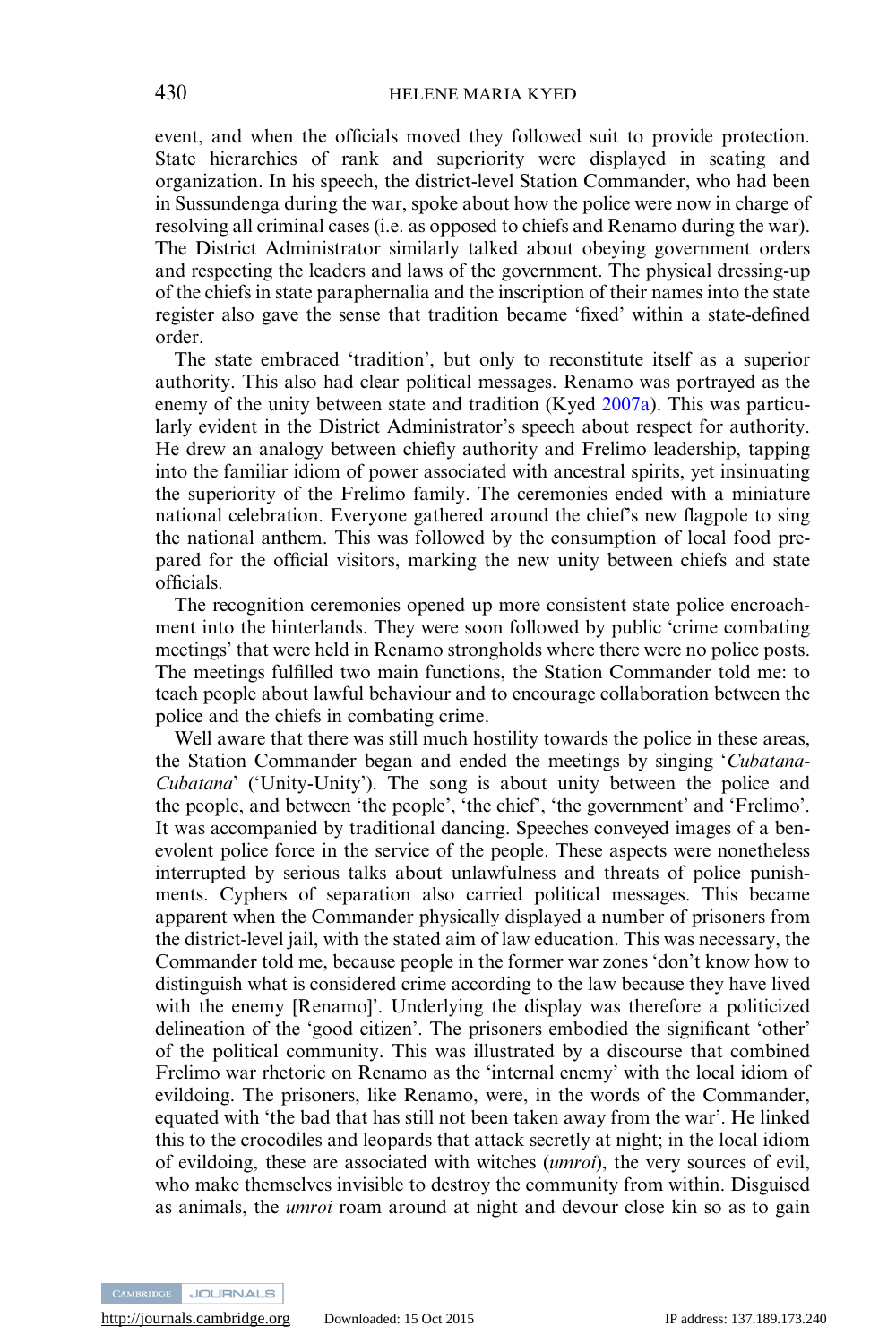in strength. The only way to get rid of such evil is to remove the *umroi* from the community.

Thus, while using state definitions of legality, the Commander also tapped into familiar notions of community belonging and evildoing as elements to outline 'the good citizen'. He could do this because he had lived in Sussundenga over the past ten years and had learned how Renamo also drew on spirits to wage war. His discourse also reflects a long history of a Frelimo party state where criminals have been equated with internal political enemies. The Commander himself was a strong Frelimo supporter; in fact, he told me, to him it was unthinkable for a police officer of his rank to be a Renamo supporter. Simultaneously, he strongly supported working with the chiefs.

Crime combating meetings were about both gaining police legitimacy and reclaiming territorial sovereignty in enemy zones. This required a careful balancing between enacting unity and marking out the distinctiveness of the state. Merging references to state law with local notions of evildoing did not simply slip into an instance of hybridity, but coexisted with deeply political aspects of boundary marking.

#### Boundary work: jurisdictions and prohibitions

Institutional (re)ordering of the jurisdictions of the providers of justice and policing constituted a second way in which the Commander and his chiefs of police tried to expand everyday policing operations. This was combined with the outsourcing of policing functions to chiefs, and later to community police.10 Chiefs were obliged to localize 'troublemakers', arrest them, and bring them to the police station. Yet they were strictly prohibited from actually resolving crimes and from using physical force. If they failed to abide by these rules, they were punished by the police with physical force or with days spent in a cell, as three cases from 2004–05 illustrated.

Collaboration with chiefs thus coexisted with attempts to claim state police monopoly over the use of force, and over defining and prosecuting crimes. Criminal cases included homicide, fights in which blood was spilt, rape, stabbings, larger thefts involving the use of weapons and violence, drugs and arson. This was explained by police officers at meetings with chiefs and elders. They were also told that problems not defined as 'criminal' were to be resolved only by those authorities recognized by the state, i.e. the chiefs and community courts. Such cases were called 'social' and 'traditional' cases. The former included adultery, smaller fights, minor threats and slander, divorce, debt and land disputes between neighbours. The latter covered specific customs (for example, violating sacred places and marriage payments or *lobolo*) and, intriguingly, also included *uroi* (witchcraft) and vulí (evil spirit possession), although accusations of such are illegal. Thus the police redefined 'traditional cases' by prohibiting chiefs from resolving those transgressions that were defined as a crime, such as 'the taking of life'.

CAMBRIDGE JOURNALS

<sup>10</sup>As I have addressed elsewhere, community policing was introduced in Sussundenga in 2005 and constituted a way to expand police authority by outsourcing the physically hard work of the police to young men; these were chosen by chiefs but operated mostly from the police stations (Kyed [2010\)](#page-19-0).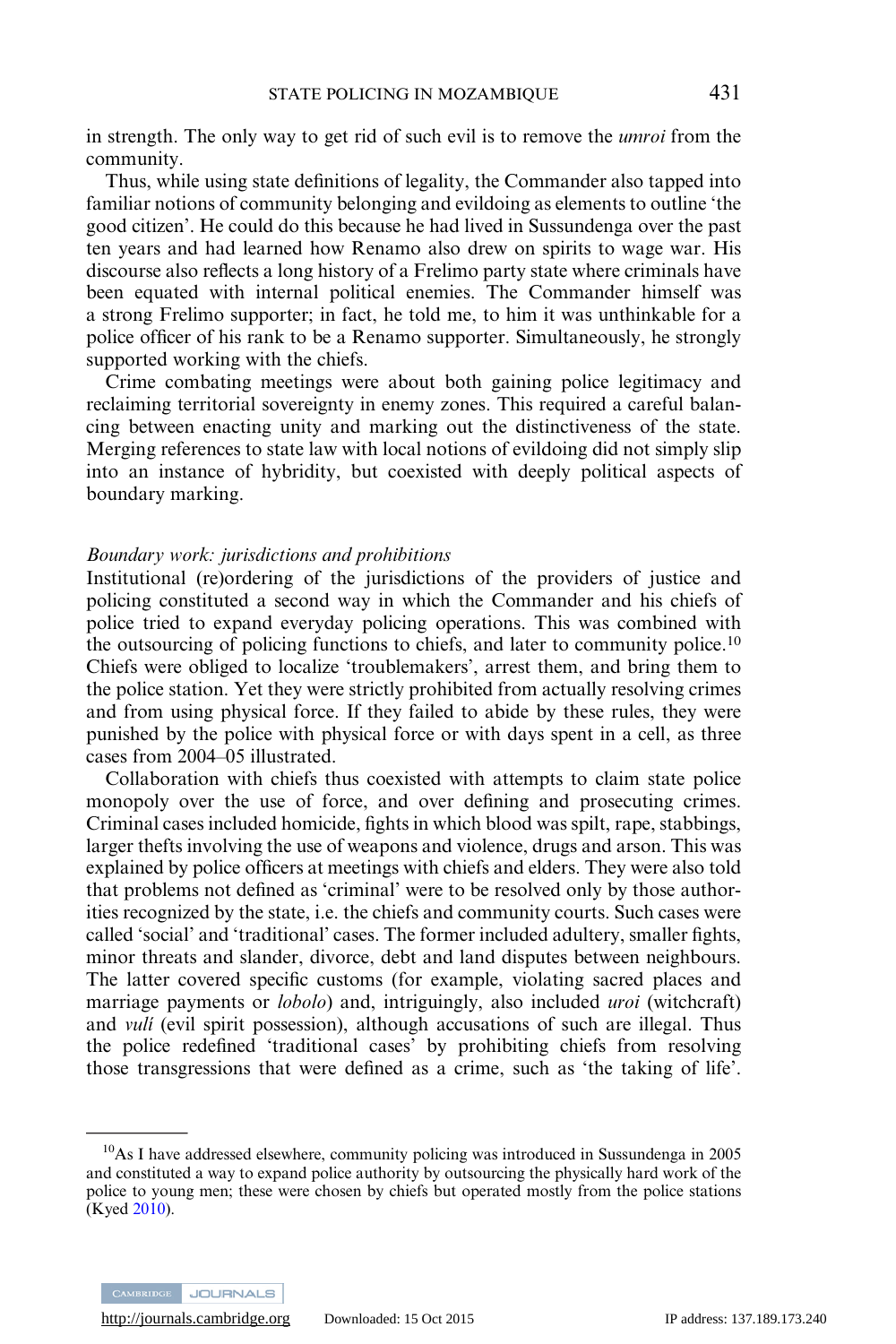Simultaneously, they recognized illegal parts of 'tradition' such as witchcraft accusations, and allowed *wadzi-nyanga* to handle them. This combination of embracing 'tradition' and specifying state sovereignty, as in the ceremonies, recurred as a paradox in everyday policing. The ideal distinction between 'traditional' and 'state' jurisdictions was constantly faced with obstacles. In fact, chiefs continued to decide criminal matters, while police officers started to receive a growing number of 'traditional' and 'social cases' at police stations.<sup>11</sup>

#### EVERYDAY POLICING: JUSTICE OUTSIDE THE COURTS

In 'social' and spiritual matters, people went to the police as a sort of appeals institution when a resolution at a chief's banja or community court did not materialize or when one of the parties was dissatisfied with the outcome. On fewer occasions, victims came to the police as a first choice because they did not believe that their chief could make the accused turn up for a hearing.

Rather than sending people back to the chiefs with their social and spiritual problems, as was supposed to be the rule, the commanders at the Dombe police post and the Sussundenga station where I carried out my fieldwork developed quite set routines for dealing with non-criminal cases. Despite some individual differences, more junior officers adhered to the same routines. They assisted people first by ensuring that the accused was 'brought to trial' in the sense that they appeared at the station. Secondly, they helped to implement verdicts by facilitating a negotiated settlement between the parties.

The first thing the police did when a person came to them with a case was to issue a notification that obliged the accused to appear for a hearing on a set date. This resembled a common practice of the chiefs' banjas. It nonetheless differed because the notification was authorized with the police's official stamp, which had a strong enforcing power. In one case, for instance, an elderly man, João, had travelled more than 100 kilometres to reach the Dombe police post with a case concerning his fifteen-year-old daughter who had run away with a man and had become pregnant. The man refused to pay lobolo (bride wealth). Although João knew that this was a case for a chief, he did not believe that his 'in-laws' would turn up to pay at the chief's *banja*. The police officer listened patiently to João and then asked: 'What is it that you want?' João just wanted the lobolo. The officer wrote down the name of the accused and the date when he should appear at the police post, adding that 'if he does not come we will arrest him and educate him'.

CAMBRIDGE JOURNALS

 $11$ No less than 21 per cent of the total number of criminal cases that I encountered during 2004–05 were handled by chiefs. Aside from this, chiefs were involved in settling 74 per cent of the total number of criminal cases that I encountered. This can be compared with the police handling only 7.5 per cent of crimes without any involvement by chiefs or other local authorities, although the police did take part in settling 59 per cent of the cases. Strikingly, only 13.5 per cent of these cases ended up in the official courts. The police took part in handling 26 per cent of the so-called 'traditional cases' and 24 per cent of the social cases. These percentages are based on my own data sets, as reliable statistics and records of cases were non-existent in the district. Only details of criminal cases that ended in court were kept in police files. A total of 326 cases were collected over a fourteen-month period in 2004 and 2005, on the basis of my presence, at a given time, at the banjas of chiefs, police stations and other sites of justice, as well as on the basis of the cases that people chose to tell me about.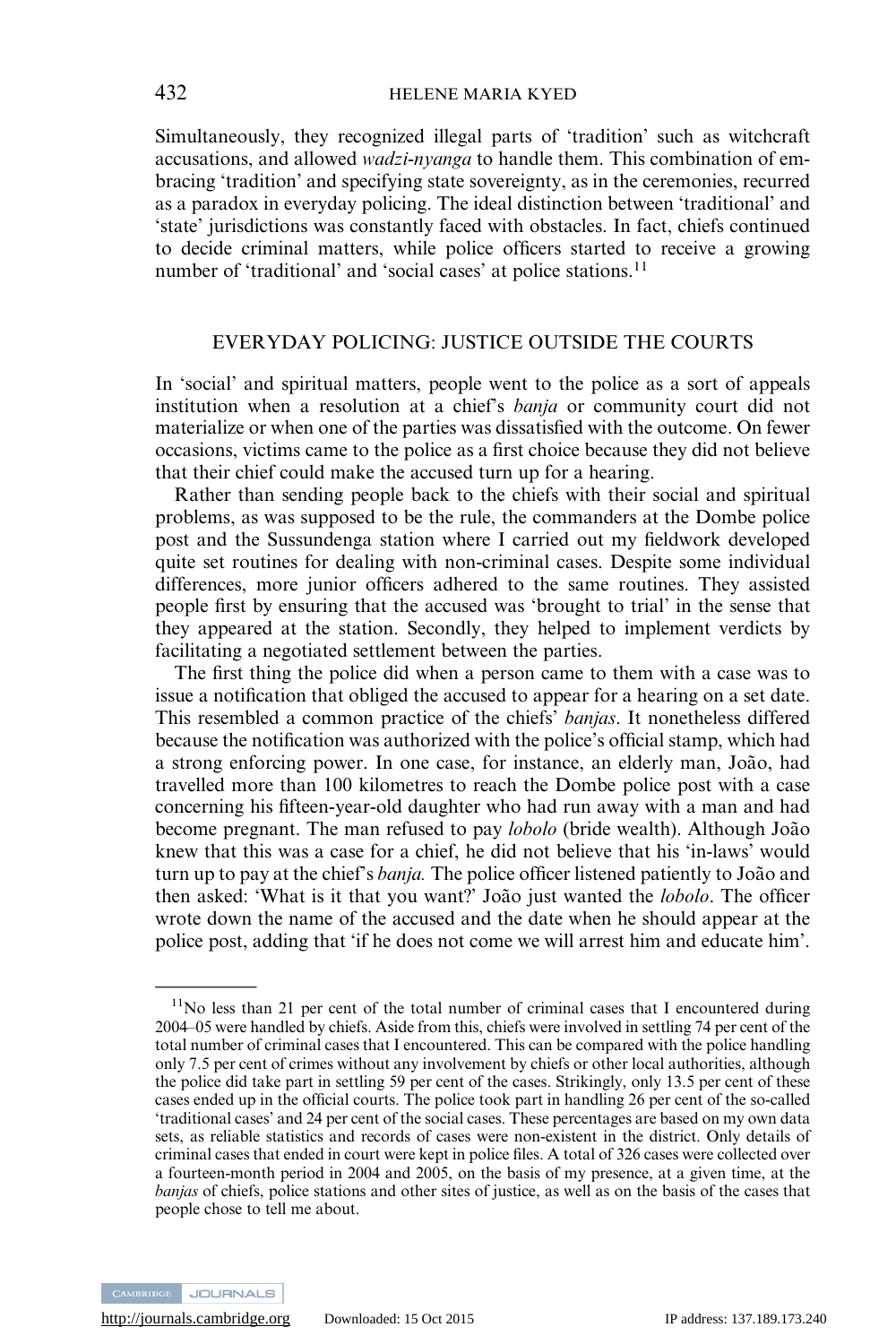He moved his hands to show that by 'education' he meant a beating. After the hearing, João said to me: 'He [the accused] sees the notification from the state and then he will be too afraid not to turn up. You know, as he [the officer] said there the police will *sjambokear* [beat] him if he does not come.' Thus notifications were seen as an order to which was attached the threat of sanctions enforced by the state police, which notably involved the use of force.<sup>12</sup>

Besides this enforcing power of the police, João had also decided to go to the police because it was expensive to use the chief, he told me: 'Although you need to pay transport, the police do it for free.' <sup>13</sup> However, 'If it turns out that the "in-laws" refuse to pay,' he explained, 'then we have to go to the chief so that he can send us to the nyanga, who can see who made my daughter pregnant.' In other words, João did not turn to the police because he believed they could decide on the veracity of the case; they could simply pressure the accused to turn up for a hearing and make an agreement.

In fact, the officers refused to enforce the verdict. So although the payment of lobolo in João's case was agreed at the station, it had to be overseen by the chief. The notifications were like 'tickets' that could be 'cashed in' at a *banja*. The police also 'returned' *uroi* cases that required *nyanga* consultations to the chiefs, because, as was explained, 'only a chief can send people to a nyanga'. The notifications provided no guarantee, but they put extra pressure on the parties to implement a verdict.

During the hearings, the officers acted as mediators, supporting resolutions that were proposed by the parties themselves. In doing so the officers adjusted to the parties' own notions of appropriate justice, rather than basing judgments on written law. However, when trying to convince the parties to abide by a resolution, the officers did refer to state law. They often did so interchangeably with warnings of the potential risks of *uroi* if the accused did not abide by a verdict. A good example of this was an old divorce case. It ended at the police station because the baby boy of the divorced couple had become ill due to vulí. The father's family had taken the baby, accusing the other grandparents of having 'sent' the vulí. The mother's father, Antonio, was furious and wanted the baby back. They had already won the case at the community court, but the others had refused to abide by the court's decision. So they had come to the police to put extra pressure on the father's family, they told me. After each family had spoken, the officer stated: 'According to the law, a baby of this age has to be with the mother.' The father then explained to the officer that if this happened the baby would again be possessed. He was clearly concerned. The officer now changed idiom by warning the father of future *uroi* if they kept the baby: 'You have to give it back, because if something bad happens to the baby you could be accused of these things of tradition.' The father then agreed to hand over the baby.

CAMBRIDGE JOURNALS

 $12$ In 2004, I encountered three incidents (two of *uroi*, one of *lobolo* payment) in which the accused were punished with the *sjamboko* because they turned up at the police station only after a second notification.

<sup>&</sup>lt;sup>13</sup>Chiefs in Sussundenga all take a smaller fee of about 50 cents to US\$1 for having a case heard (both the accused and the victim pay this fee); because cases are often heard several times and move between different chiefs and healers, a case can end up becoming very expensive.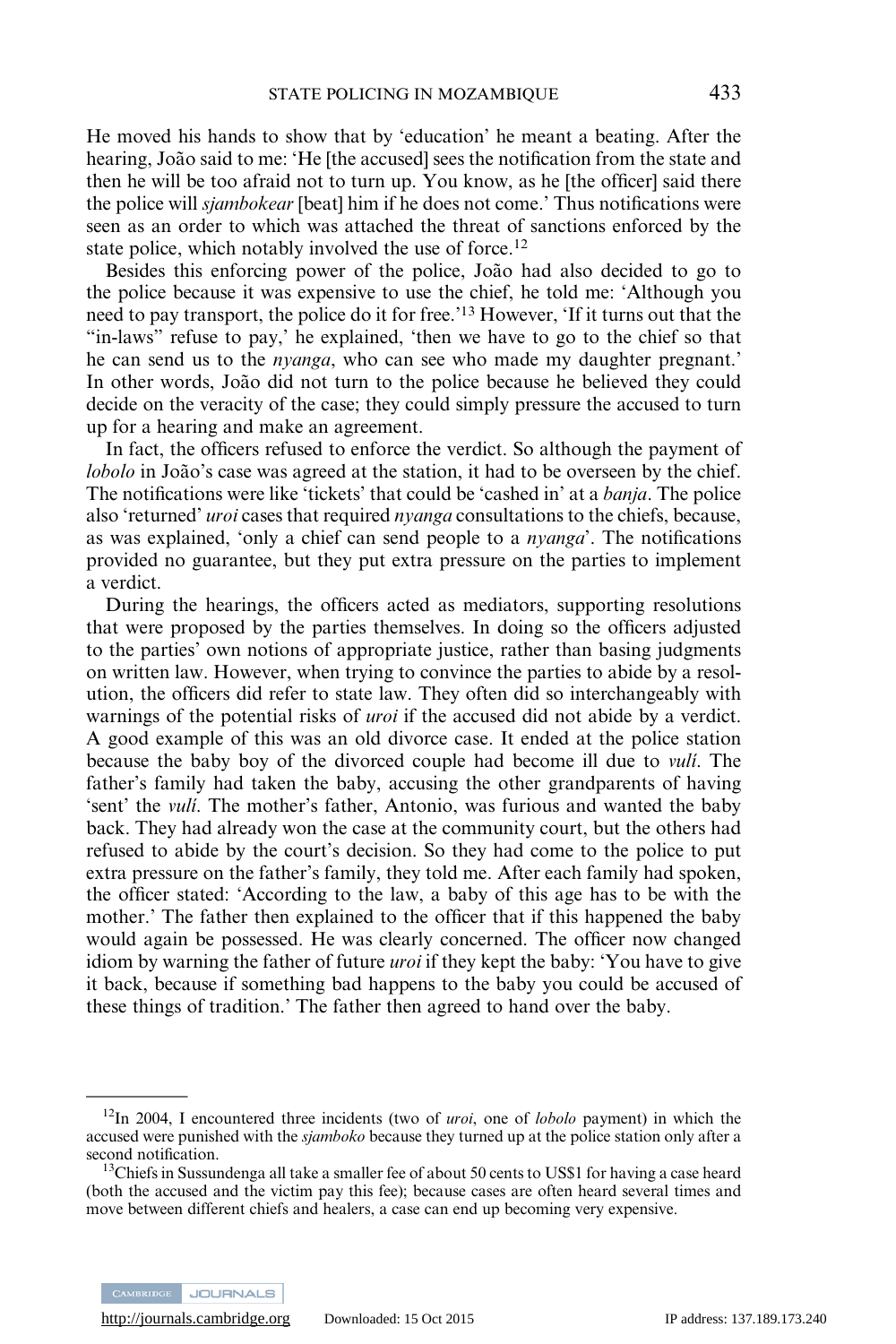These switches between 'law' and 'tradition' suggest that, although officers drew on local notions of order and justice, their capacity to facilitate resolutions also relied on enacting the distinctive authority of the police as representatives of the state. This was confirmed in my conversations with people; 85 per cent of my sixty interviewees stated that people turned to the police because they were quicker than the chief. By 'quick', they meant that the police, as Antonio had said, 'can make people turn up and pay, because they beat people and put them in the cells'. In this way, the particular authority of the police was associated with the state police's de jure monopoly on violence. Another common explanation for going to the police was, as João noted, the question of money. Although the police in Mozambique are notorious for corruption, this did not relate to the resolution of social cases and petty crimes in Sussundenga. In fact, in some cases the police could be a way out of a vicious circle of payments to chiefs, healers and contenders.

Elias, for example, came to the police because he was desperate after having spent 1,200 meticais (US\$40) in fees and had been imposed a set of fines since his wife, Inês, had been accused of bewitching his nephew. The case had led to various hearings by the chief and several nyanga consultations until the nephew died. Each time they had to pay a fee. An old woman was initially accused of being behind the tragedy, but when she was acquitted by a *nyanga*, the chief imposed a fine on Elias and Inês for false accusation. The parents also wanted soro u mondu (the price for taking a life). Believing that his wife was innocent, Elias refused to pay the fines and asked the chief to see another nyanga, but his request was denied. After this, Elias and Inês were threatened by the parents of the deceased boy. This is when they went to the police. Elias did not expect the police to resolve the witchcraft case, but hoped that the police would pressure the chief to allow them to see another *nyanga* so that Inês could go free. The police officer called in the chief and the other contenders for a hearing.

Whatever the individual cause, bringing cases before the police only really made sense because the police adjusted themselves to local perceptions of transgressions and demands for justice. Similar dynamics were involved in the conclusion of criminal cases outside the courts. A core difference was that here the police did enforce the verdicts, which included compensation payments for stolen goods and fines in cases such as rape, physical aggression and arson. This was done in direct response to the wishes of the victims and their families, just as I observed in the banjas. The police commonly gave the option to open a criminal process but then allowed the parties to have the case resolved differently at the police post. It was also common for the police officers to allow the spiritual idiom of evildoing to influence the handling of crimes.<sup>14</sup> In one case, for instance, the police considered that a man accused of arson had been possessed by an evil spirit, which had been sent by a neighbour who had an unresolved land dispute with his father. The officer on duty judged that the man should help rebuild the house, but referred the case relating to the spirit to the chief, thereby recognizing that the neighbour was also a perpetrator. On some occasions the police also allowed a crime to be reclassified as a traditional case in response to the requests of the

CAMBRIDGE JOURNALS

<sup>&</sup>lt;sup>14</sup>On similar police practices in Gorongosa District, also a former war zone and Renamo stronghold, in the neighbouring province, see Jacobs [\(2012](#page-18-0)).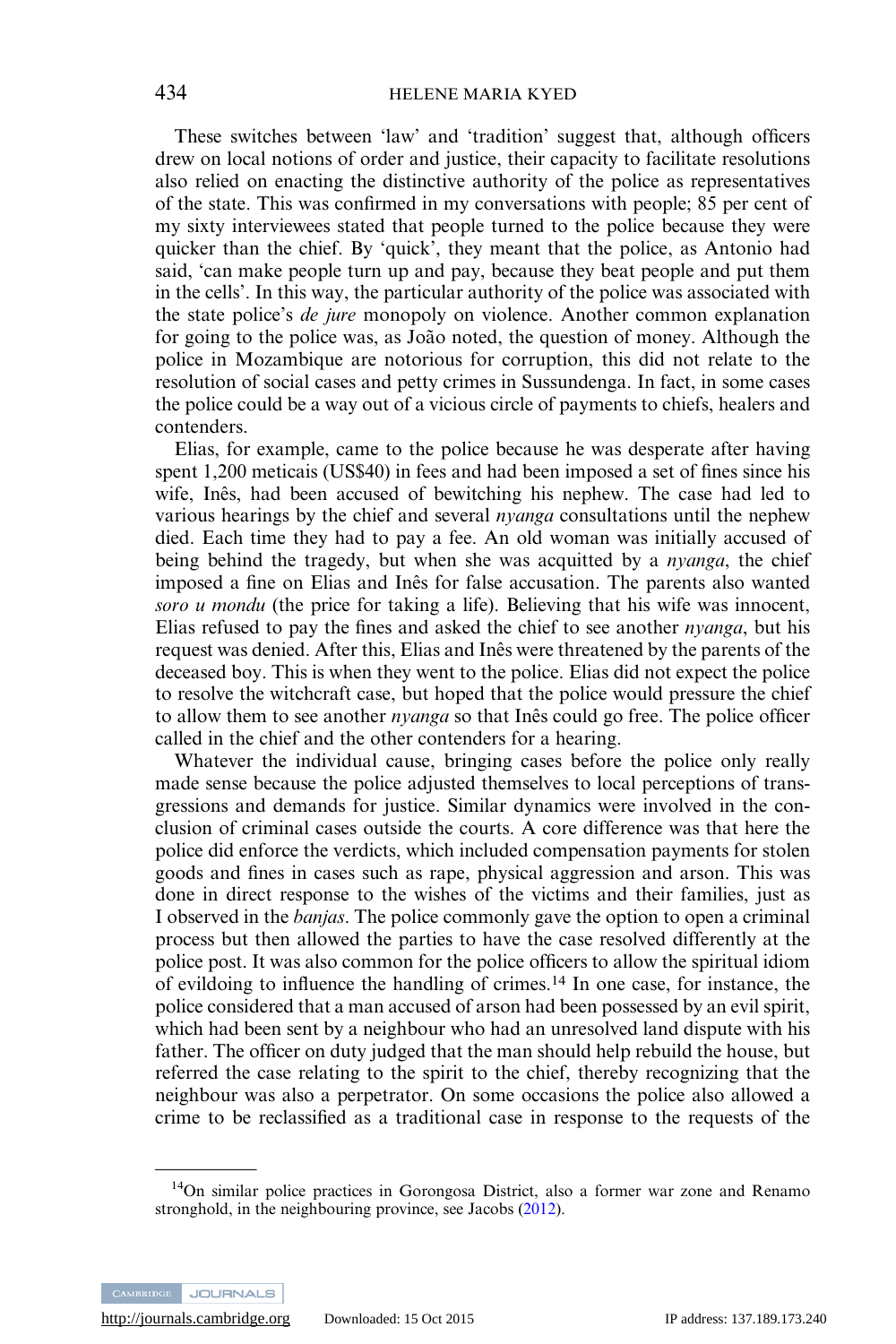victims or their families. This happened in a rape case, where the parents of the victim during the hearing decided that what they really wanted was for the perpetrator to pay a fine for 'taking the virginity' of their daughter without prior marriage arrangements. The police officer initially responded by threatening the perpetrator with imprisonment, explaining that rape is a crime punishable by law, but subsequently he gave in to the wishes of the victim's parents.

What made the police different from chiefs in such criminal cases was that they often combined compensational justice with types of punishments that rural residents associated with the police as representatives of the state: physical force, public work for the police and/or detention in the cells. These extra-legal punishments were not seen as an alternative to compensational justice, but as an addition to put extra pressure on the perpetrators to pay up. In short, the police were drawn into the local ideas about justice and order, yet were expected also to act as the state – a state associated strongly with the use of force.<sup>15</sup> At the same time, people repeated to me that the state was not able to resolve their spiritual problems.

Now, the question is: why did the police officers go through the trouble of all these endless case resolutions outside their official mandate?

#### Legitimacy and partial sovereignty

Like all the other officers I spoke with, the district-level Station Commander, Senhor Nito, stated again and again to me that the police cannot deal with *uroi* 'because it is outside the law' and there is no evidence. Simultaneously, he was of the opinion that 'if the practices of uroi diminish, then I also think that crime will diminish'. <sup>16</sup> When I asked him if he had been bewitched himself, he said no, but he confirmed that police officers could indeed be bewitched, adding:

but I am not afraid, because I chose to work for the people and here in these areas there is a lot of witchcraft ... I never went to a healer, I was never bewitched, but when I first came here I was sick for three months and many people thought that it was the witches who came to visit me. I could not walk, my whole body was lame. I prayed to God the whole time.<sup>17</sup>

The police were drawn into spiritual matters because they had to adjust themselves to local conceptions of transgressions in order to be relevant and legitimate. To some extent, police officers such as the Commander shared such conceptions, or at least accepted their profound significance in the area, even if they were from another province, as was Nito.

<sup>&</sup>lt;sup>15</sup>Unfortunately there is no space here to discuss in detail how and when people chose to go to the police with their cases. It suffices to say that, from the perspective of the victim, taking a criminal case to the police was a matter of careful calculations and of weighing the options against going to their chief or spending more money on turning to alternative chiefs. This could be a risky business, because a satisfactory resolution depended on the individual officer's adjustment to the victim's own notions of justice. In the majority of cases this meant that the police had to circumvent legal procedures so that the perpetrator would not go to prison, leaving the victim empty-handed. For this reason, during my fieldwork most crimes were still being resolved by chiefs (see Kyed 2007a).

 $^{16}$ Interview, district-level Station Commander, Sussundenga, 31 August 2004. 17 $_{\textit{Hid}}$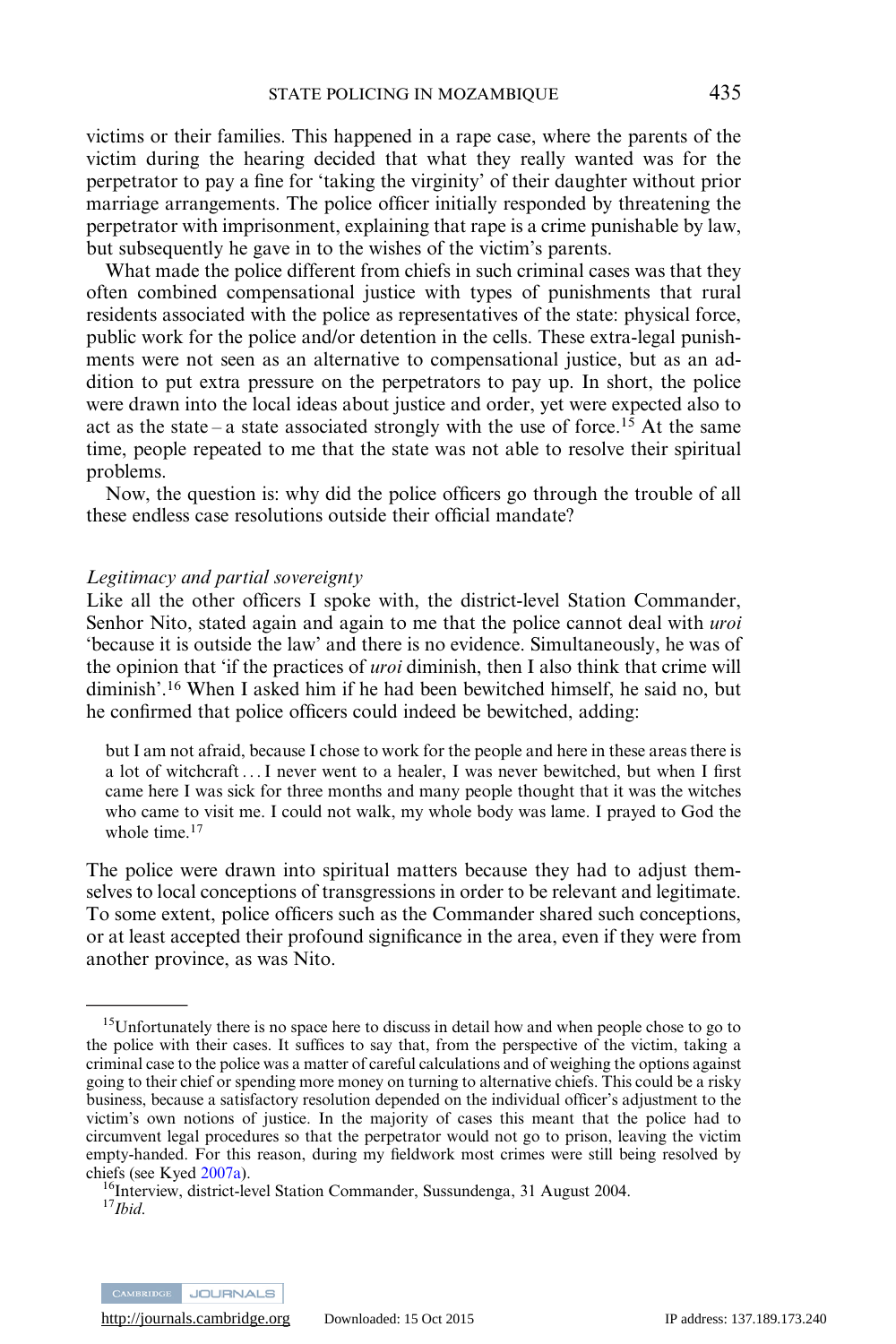In Sussundenga, even visible transgressions were associated with the realm of invisible evil forces. Any wrongful act or conflict can potentially have an invisible dimension in the form of a spirit possession, or it can result from or lead to an invisible act of evildoing manifested through illness, misfortune or death. For instance, in the case referred to earlier, the man was believed to have committed arson because he was possessed by vulí due to his father's unresolved conflict. In other cases, uroi was interpreted as revenge over visible crimes or social wrongs that had not been resolved in the right way. Also, any failure to deal with the perpetrator of uroi could lead to counter-uroi with the help of the wadzi-nyanga, or could imply criminal self-redress. Failure to resolve cases could cause a vicious circle of evildoing (kushaisha). To end this vicious circle, justice must be dispensed. In Sussundenga, justice meant compensation to the victim so as to 'return' what had been taken or destroyed (material items, virginity, wife, land, etc.). When vulí and uroi were involved, justice also required exorcism by a nyanga to 'remove' what had been sent. This also cured the person inflicted. Only in extreme cases, such as the repeated committing of serious crimes or *uroi* inflictions, was the removal of a perpetrator from the community seen as a desirable form of justice – i.e. imprisonment, eviction or ritual killing. In fact, imprisonment of the perpetrator was seen not only to conflict with the principles of compensatory justice, it also potentially reinforced a vicious circle of evildoing. The source of evildoing remained with the perpetrator or inflicted a family member; for example, the mother of a convicted murderer became possessed by an evil spirit because the family of the deceased had not been compensated.<sup>18</sup> To end the circle of evildoing, the parties must return to the traditional domain of justice enforcement, because only here can both the visible and invisible dimensions be dealt with.

This explains the difficulty of separating cases into criminal, traditional and social ones. People do not use separate categories, but rather have one word for problem (ndava) and one for transgression or evildoing (kushaisha). When helping to resolve uroi or a social dispute, the police were therefore also engaging in crime prevention. Whether they themselves believed in the spirits or not was a personal matter that was never made fully clear to me. When directly asked, all the officers denied such beliefs, but this is not unusual; as West ([2005](#page-19-0)) also shows, revealing that one knows about evil spirits makes one potentially complicit in evildoing or at least vulnerable to attacks.

Unlike the Commander, the chief of police of Dombe, Samuel, a slightly younger officer, was born in the area where he worked and was divided on the issue. Having finished training only in 1992, he had fresh memories of the official role of police officers as law enforcers, and was quick to deny that his officers resolved witchcraft. They represented the law, not tradition. But then he went on to explain that when indeed they did receive such cases, he did not send people

CAMBRIDGE JOURNALS

<sup>&</sup>lt;sup>18</sup>Geschiere ([1996\)](#page-18-0) mentions a similar perception of imprisonment in eastern Cameroon, but more specifically in regard to the imprisonment of witches and sorcerers, which followed the involvement of the official courts in prosecuting people accused of being witches. The point he makes is that, when these offenders return from prison, they are even more feared and suspected than they were before. This is due to the perception that the state can only punish witches, not cure them: the state cannot neutralize their powers, as the healers can (Geschiere [1996](#page-18-0): 321ff.).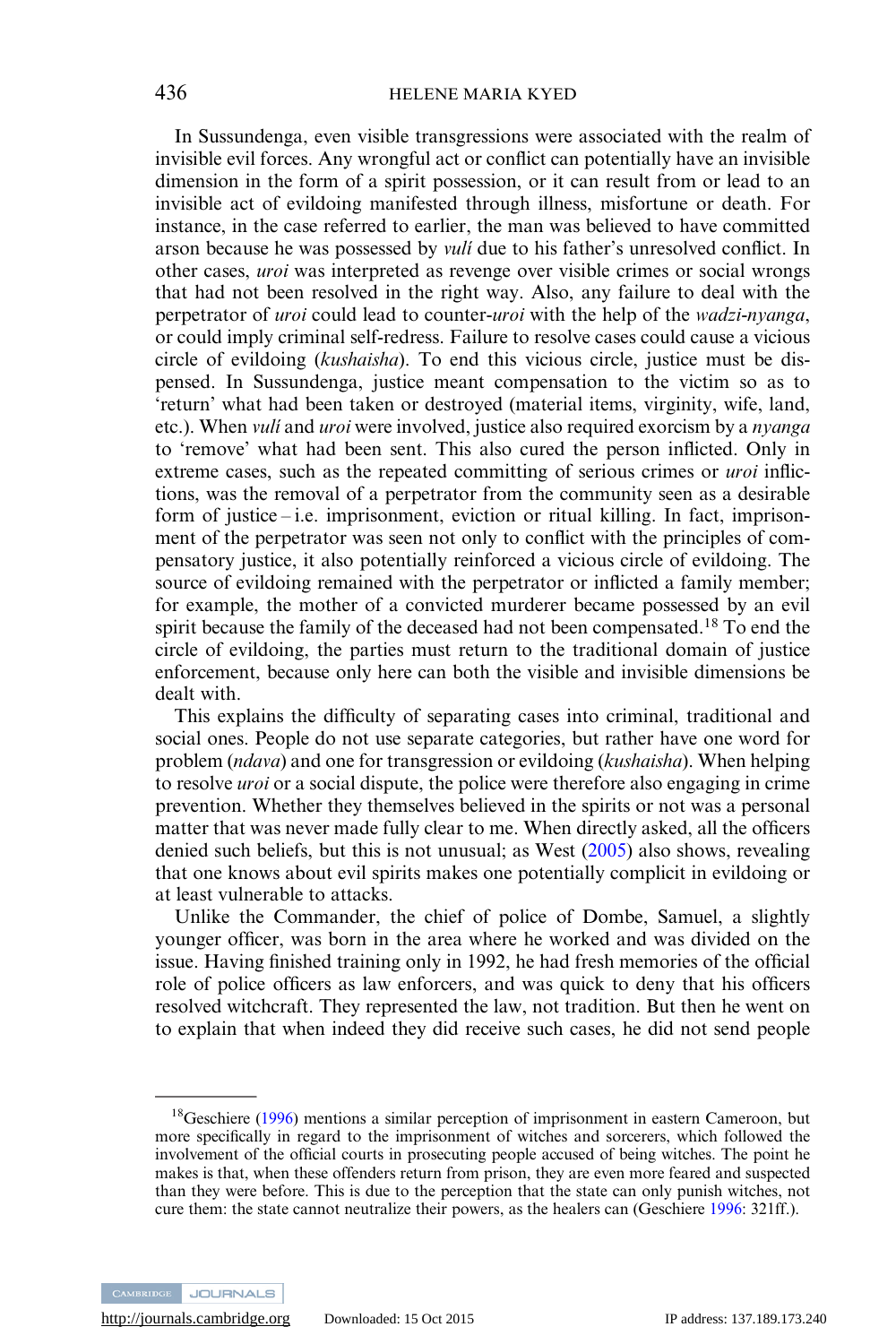away or discipline his officers for getting involved with such matters, 'because it is the police's job to educate people about the law'. What he meant was that the police helped to resolve such cases in order to prevent criminal revenge: 'It is our tradition. Every area has their working traditions. So many people come here with witchcraft. And if you do not resolve them there will be problems of crime, so we teach them so that they do not go and beat up or kill.<sup>'19</sup> This familiarization with 'the people' and 'our tradition' coexisted in the self-representation of Samuel with a distancing of himself as a state representative, and as someone who was more educated and civilized. This was reflected in the constant reference to the law when explaining why he allowed the handling of *uroi* cases. Questions of police legitimacy in this context merged with a war rhetoric representing the Dombe population, or rather those who had remained during the war, as being less civilized because they had been exposed to Renamo governance. It was the job of police officers like Samuel to come back home and re-educate the people. After he lost his parents in the war, Samuel had fled to live in Frelimo-controlled areas, and he was among the first group of policemen to come back to Dombe in 1996 to set up a police post, which initially was unsuccessful due to attacks by Renamo ex-combatants and chiefs. He explained:

We need to show that the police are there for the people. This is very important in these areas, you know ... where some of the people have had this thing of not collaborating with the police because of the war. It is to regain the trust of the people. Some of them have lived in anarchy, with the enemy so many years. We have to now teach the citizen what is crime and what is not. To educate them about the law is our job.<sup>20</sup>

The resolution of crimes outside the courts may seem paradoxical given the strong emphasis on 'the law' in statements like this one, and also when one considers that the police got no monetary gains from all those petty crimes they resolved. Here, spiritual beliefs merged with officers' consideration for people's survival and well-being (Igreja [2012\)](#page-18-0). Policemen like Samuel knew that if a person from his area went to prison, the victims would lose compensation for their losses or injuries, and potentially this could lead to new crimes. People are not insured privately; they have no other choice but to negotiate with the perpetrator of the crime. Police officers in posts such as Dombe are not well-off people with private insurance, as salaries are low. So they understand local economic needs, and because of this they also gain popular legitimacy.

Efforts to gain popular legitimacy could not, however, be divorced from the competition over authority with chiefs that the police faced, both as individual officeholders and as part of an institution representing the state. When people took cases to them, this in itself was an act that recognized the specific enforcing power of the police as 'the state'. As Samuel noted, this made the police more powerful than chiefs:

It is clear that people do this [take uroi and social cases to the police] because the police have instruments that can ensure obedience to law and order. When a person is notified by the police, he becomes very scared because he knows that if he does not obey he will

CAMBRIDGE JOURNALS

<sup>&</sup>lt;sup>19</sup>Interview, Chief of Police, Dombe, 25 July 2004.<br><sup>20</sup>*Ibid*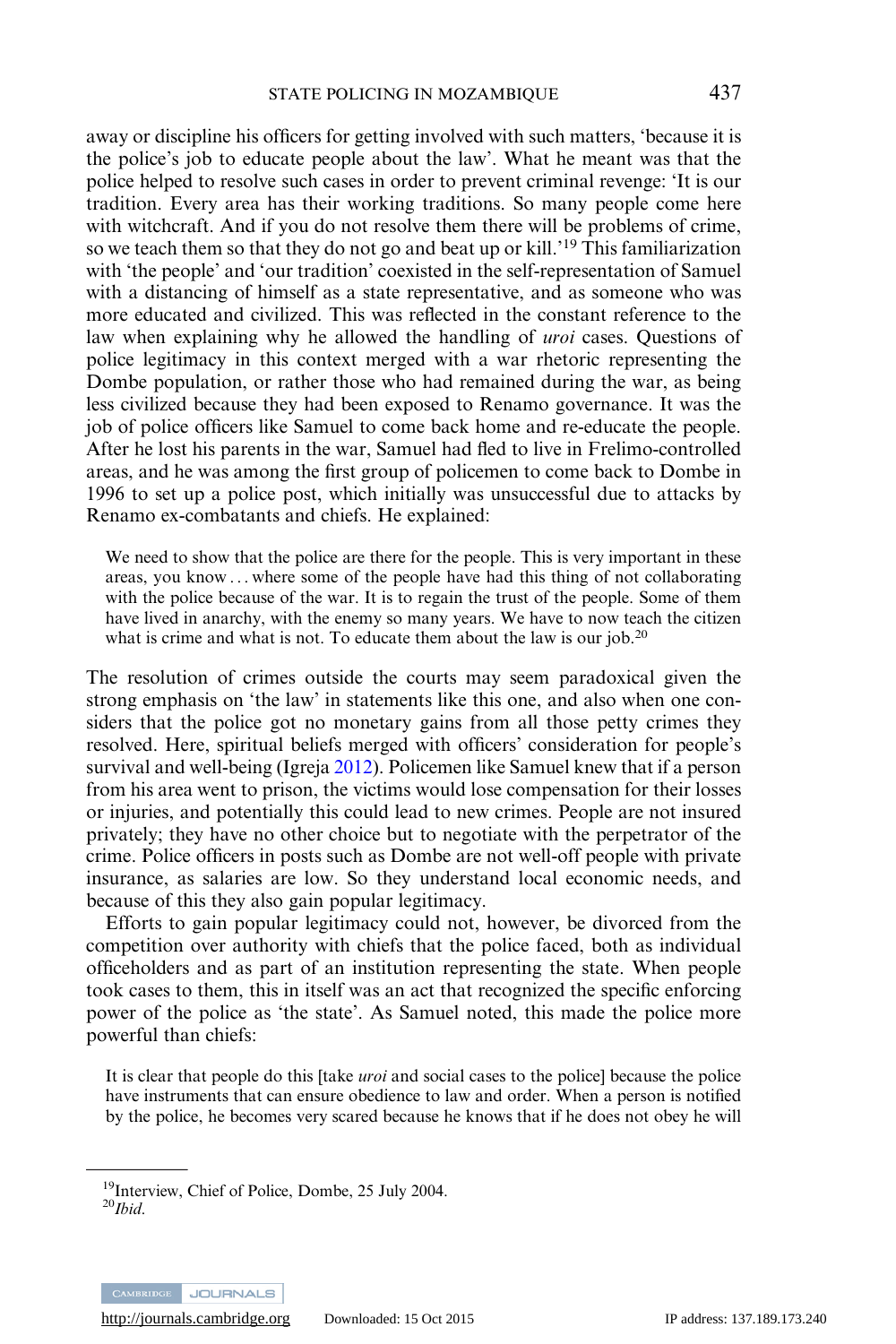end in prison ... or be educated [beaten] ... and the chiefs do not have any instrument really to make the undisciplined fear them. We are the ones who have the power to deal with those undisciplined.<sup>21</sup>

In this statement, the paradox resurfaces of how police officers were compelled into operating outside their legal mandate in order to enact state sovereignty – i.e. with the demonstration and threat of force. This is because their authority, I suggest, remained precarious in the face of the chiefs. To show that they had the upper hand they had to tackle crimes and other matters on the spot, in the local arena of authority. That this could develop into personalized power games was apparent in 2005 when I followed a police officer, Tobias, who had been posted in an area near the old Renamo base. His predecessors had not lasted long, but Tobias was determined to win territory. When he caught a sub-chief failing to report an arson case to him, he had him arrested. For a whole week the chief was punished in public: he was made to carry heavy building material for the new police post. 'What he did was disobedience, because everyone knows what cases go to the police,' Tobias told me. 'I had to put him in line.' 22

The police had the state's instruments of force and this clearly strengthened their position. However, when it came to dealing with invisible forces it was still the chiefs who had the upper hand. The police facilitated the settlement of uroi but could not resolve them. Even when a crime was involved, state police authority was inadequate. It was only by dealing with the invisible forces that order could be restored. State officials were also not immune to evil forces, as the Commander said. In fact, in 2006 the Police Chief, Samuel, died, and this was widely believed to be due to *uroi*. He had become too involved in local problems, I was told. His successor helped to set up an office for the wadzi-nyanga next to the police post in 2009, which meant that the police did not have to rely on sending people to chiefs for divination and exorcism. Perhaps the new chief of police also thought it could give him better protection against uroi.

In sum, the unofficial practices of the local state police were, I suggest, ultimately founded not only on the normative and procedural inadequacy of official law in dealing with problems of disorder, but also on the coexistence of different articulations of sovereignty. Here uroi, as part of the wider domain of invisible forces that secure societal well-being, yet that can also take life, constitute an alternative articulation of sovereignty that remains untameable by the state (Bertelsen [2009:](#page-18-0) 138). I conclude this article by reflecting on what this implies for the conceptualization of state authority in former war zones such as Sussundenga.

### **CONCLUSION**

In his study of legal pluralism in Mozambique, Santos ([2006\)](#page-19-0) introduced the concept of the 'microstate' to describe the forms of hybridity that occur at different levels of the state apparatus. Microstates are characterized by having their own combination of different operational logics, because they combine different

CAMBRIDGE JOURNALS

<sup>&</sup>lt;sup>21</sup>Interview, Chief of Police, Dombe, 26 September 2005.<br><sup>22</sup>Interview, police officer, Bunga, 29 September 2005.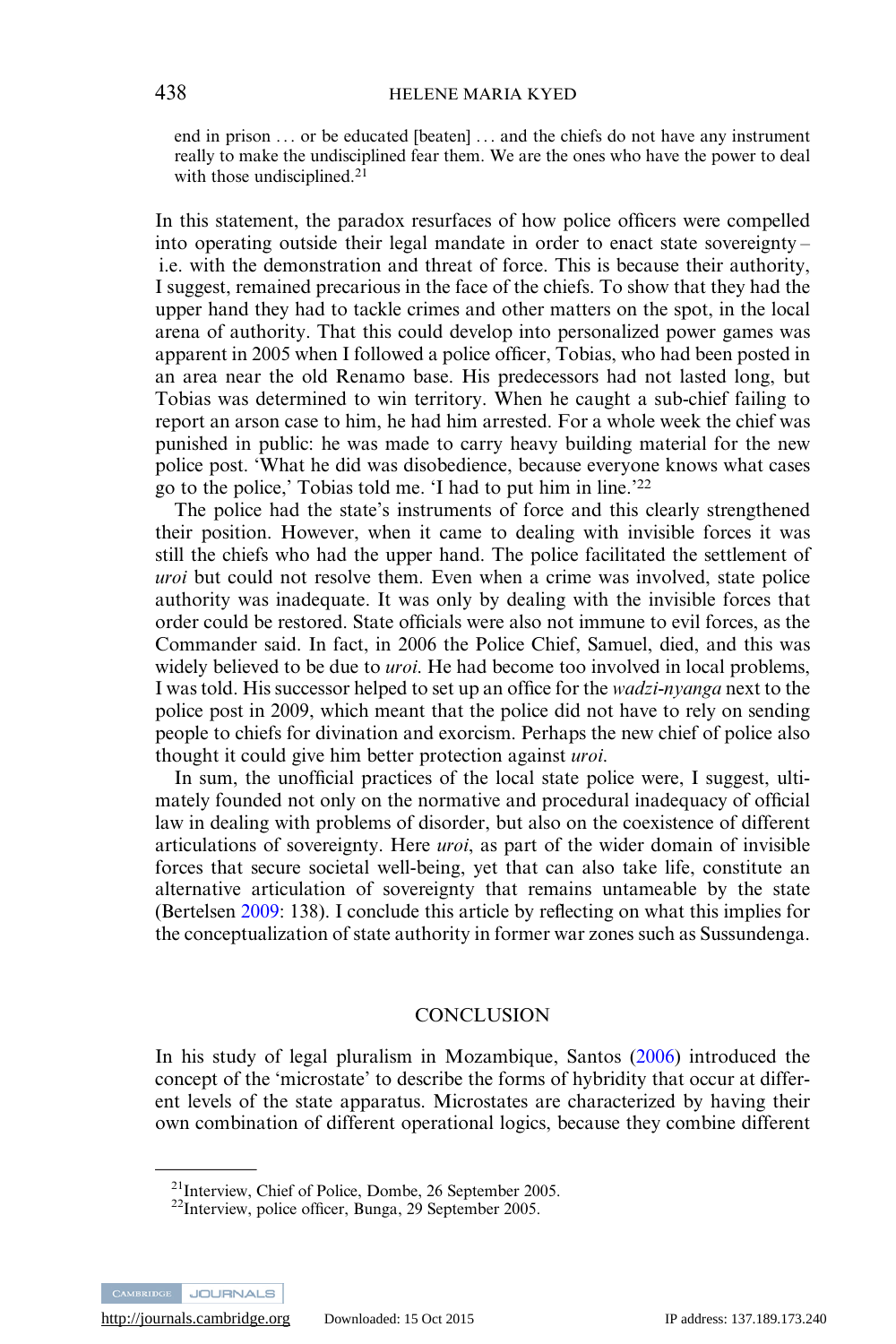political and legal cultures, such as the traditional, the former socialist, and the current liberal-democratic cultures. This happens because of the inability of state institutions to guarantee their own efficiency by relying on just the formal procedures and the codified law of the present (Santos [2006](#page-19-0): 50–4). Such 'legal hybridization' challenges 'conventional dichotomies to the extent that legal practices frequently combine the opposite poles of the dichotomies and contain an infinite number of intermediary situations' (Santos [2006:](#page-19-0) 46).

The concept of 'microstate' and the notion of hybridization capture well how state police officers in Sussundenga combined different norms and procedures that they otherwise saw as 'opposite poles'. Officers adjusted to local justice demands by enforcing compensational justice and addressing spiritual concerns, yet enacted 'stateness' by using official stamps, instruments of force and references to state law. As such, the police can be considered a sort of 'hybrid' authority: their legitimacy rests on mixing different logics and registers, beyond those associated with 'the state'.

Missing from Santos's definition of the microstate, however, is the deeply political foundations of hybrid practices, and in particular the significant role of violence. As Bertelsen argues ([2009\)](#page-18-0), Santos assumes a benign form of state and non-state complementarity. While he recognizes the 'conflict and tension between different legal orders', his interest is in how interactions – between chiefs and state officials, for example – are open to mutual influences (Santos [2006](#page-19-0): 45). He does not explore how such interactions may also be used to consolidate particular power positions, such as was the case with police officers in Sussundenga. While the officers drew on assistance from chiefs and spiritual notions of justice, they also set themselves apart as superior state representatives, at times by violently punishing the chiefs who competed with them. Such boundary work also tends to be undermined in the recent policing and security governance literature that emphasizes hybridity, nodes and assemblages (Wood and Shearing [2007](#page-19-0); Loader [2000;](#page-19-0) Jones and Newborn [2006;](#page-18-0) Lippert and O'Connor [2003](#page-19-0); Abrahamsen and Williams [2009](#page-17-0)). The point of departure for these studies is the fragmentation of security governance away from the state. The focus has been on trying to understand how the plurality of auspices and providers – private, public, communitybased – interact, compete and collaborate. Whether conceptualized as nodes in a network or as security assemblages, a shared conclusion is that what are developing 'are not clear-cut hierarchical or vertical relationships, where power and authority runs in only one direction, or from one particular and clearly defined centre' (Abrahamsen and Williams [2009:](#page-17-0) 8). While this certainly also applies to Sussundenga, it is important to take equally seriously the constant efforts of police officers to enact hierarchies and to centralize power. Because of a tendency to assign sovereignty to the state alone, the literature referred to above, I suggest, overlooks the ways in which hybrid practices and assemblages coexist with competing sovereign practices (Stepputat [2013](#page-19-0)). This is important for understanding the extra-legal violence of the police in Sussundenga.

Microstates, I suggest, emerge in the interstices between police officers' efforts to consolidate their own power positions within a given local arena and their engagement with the larger project of claiming *de jure* state sovereignty. As Das and Poole ([2004\)](#page-18-0) argue, the extra-legal practices of state officials are made effective because they are also able to enact the 'supposedly impersonal or neutral authority of the state'. At the same time, the extra-legal practices 'represent at

CAMBRIDGE JOURNALS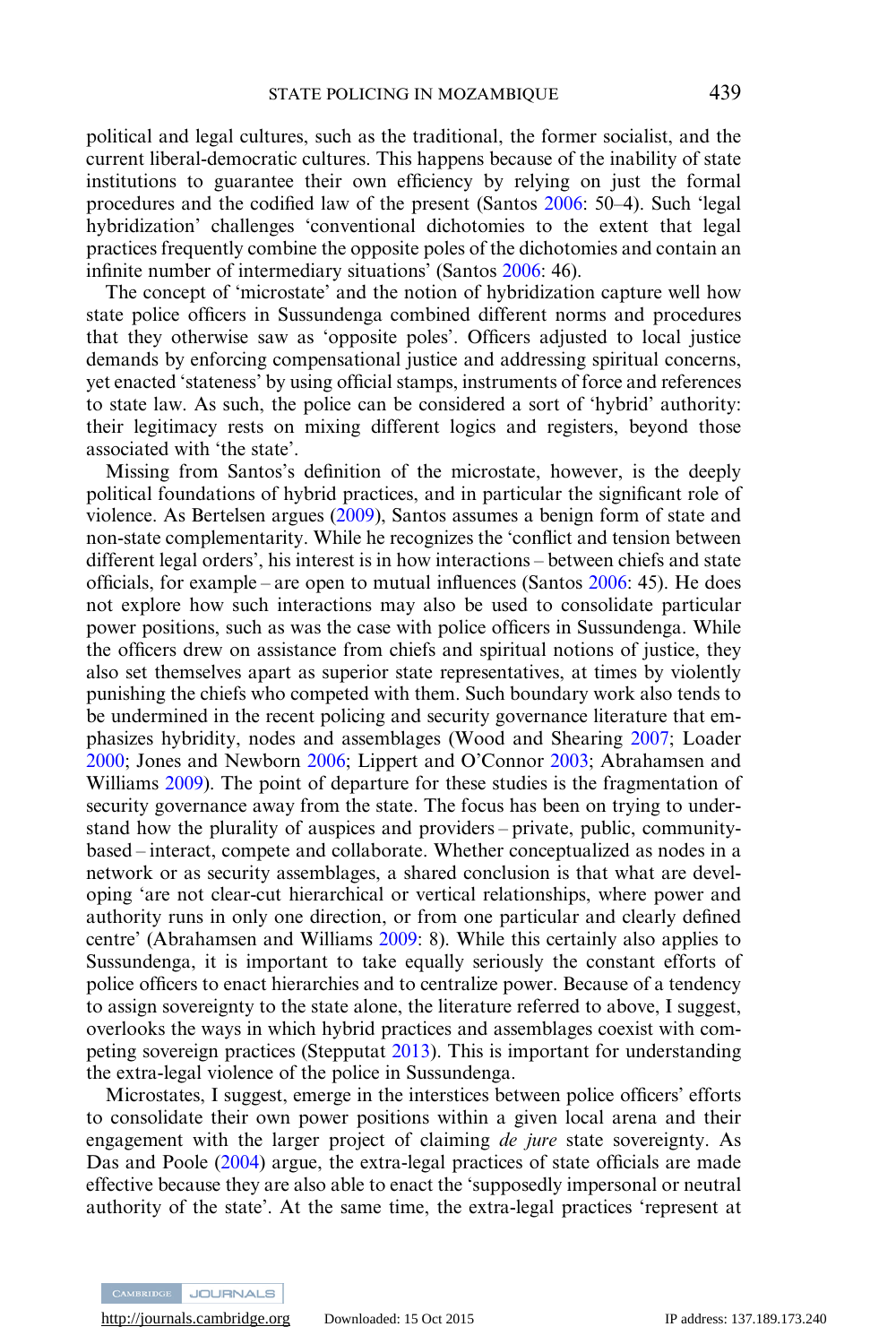<span id="page-17-0"></span>once the fading of the state's jurisdiction and its continual refounding through its appropriation of private justice' (Das and Poole [2004](#page-18-0): 14). The flipside is the prevalence of violence within everyday state operations. This is because state sovereignty remains partial and therefore needs to be constantly re-enacted (Comaroff and Comaroff [2006\)](#page-18-0). In Sussundenga, state sovereignty was partial, because the police never really managed to master the invisible forces that yield power over life and death and in this sense constitute an informal sovereign (Hansen and Stepputat [2005\)](#page-18-0). The point is that hybridity is conditioned by the existence of partial sovereignties. Hybrid practices coexist with the sort of boundary work that goes into enacting sovereignty – in this case between the state and its 'other', i.e. tradition and the invisible evil forces associated with it.

In everyday practice and at public ceremonies, the police officers constantly switched between embracing the 'other' and setting it apart from the state. Acts of boundary marking do not convey equality or shared sovereignty, but rather the demarcation of hierarchies between overlapping claims. They are structured around efforts to assert superiority and, to borrow from Jean and John Comaroff's [\(2006](#page-18-0): 35) definition of sovereignty, 'autonomous, exclusive control over the lives, deaths, and conditions of existence of those who fall within a given purview'. This aspect of exclusive control, I suggest, helps us to understand the paradoxes faced by state police officers in legally plural contexts such as Sussundenga: they are caught between alternative articulations of sovereignty embedded in invisible, untameable forces and the quest for state sovereignty. In practice, this makes the local police into hybrid 'microstates'. However, there is a need to re-politicize these concepts so that an emphasis on links, mergers and assemblages does not overshadow the deeply contested and often very violent ways in which different policing actors attempt to consolidate their power. In short, we should be alert to the boundary work that coexists with different historical layers of hybridity or 'twilight' articulations of authority (Lund [2006](#page-19-0)). In doing so, it is important to acknowledge the resilience not only of culturally embedded notions of power and (dis)order, but also of the idea of the state as the centre of sovereignty despite its obvious fragmentation in practice.

#### ACKNOWLEDGEMENTS

This paper was first presented at a workshop on African policing at Oxford University on 16 and 17 May 2013. I wish to thank the other workshop participants for very useful comments. Special thanks also to the anonymous readers of this journal and to Finn Stepputat, Mark Duffield, Louise Wiuff Moe and Robin May Scott for additional feedback.

## REFERENCES

- Abrahamsen, R. and M. Williams (2009) 'Security beyond the state: global security assemblages in international politics', *International Political Sociology* 3 (1): 1–17.
- Albrecht, P., H. M. Kyed, E. Harper and D. Isser (eds) (2011) Perspectives on Involving Non-state and Customary Actors in Justice and Security Reform. Rome: International Development Law Organisation (IDLO).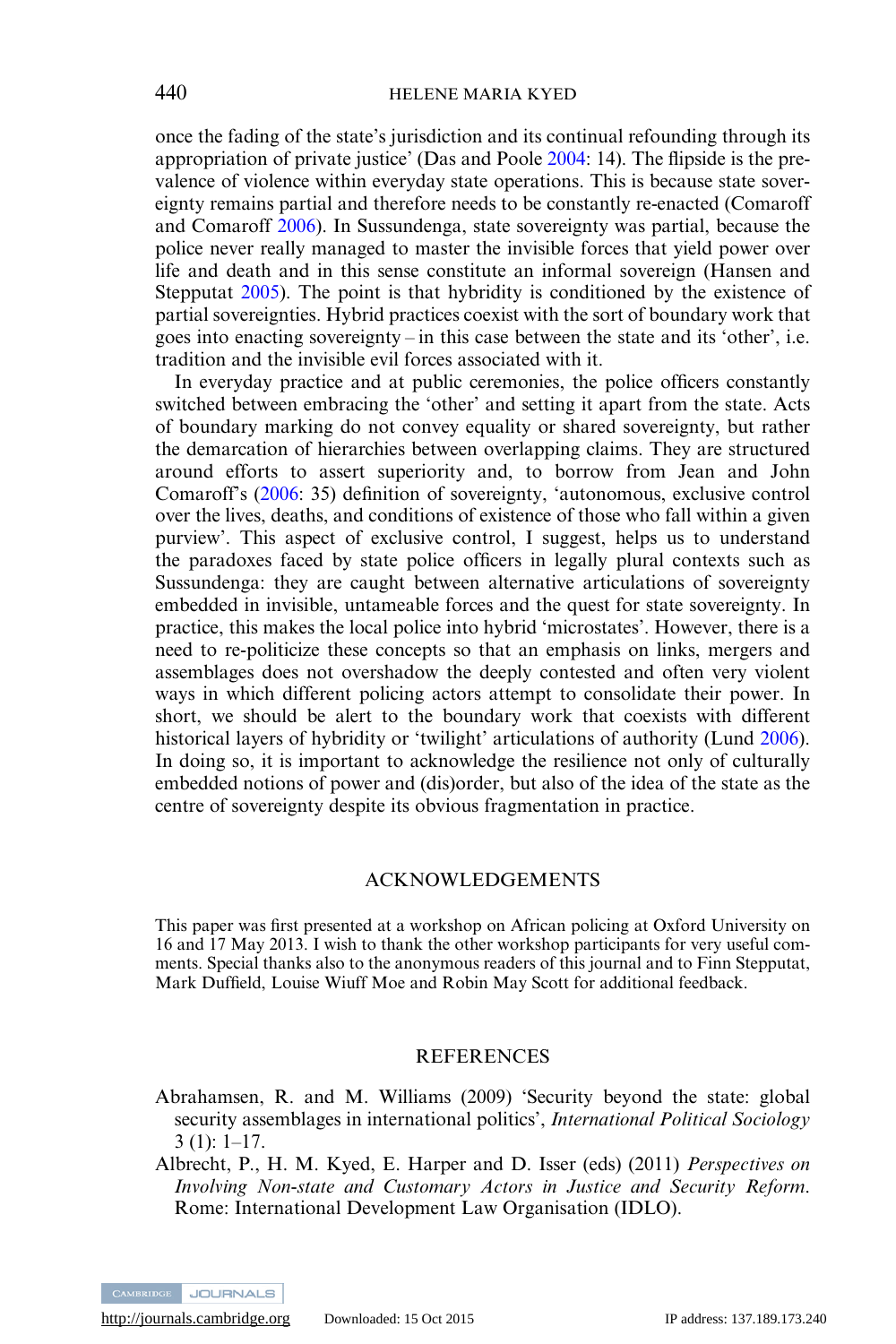- <span id="page-18-0"></span>Alexander, J. (1997) 'The local state in post-war Mozambique: political practices and ideas about authority', Africa 67 (1): 1–26.
- Baker, B. (2002) Taking the Law into their Own Hands: lawless law enforcers in Africa. Burlington VT and Farnham: Ashgate Publishing.
- Bertelsen, B. E. (2009) 'Multiple sovereignties and summary justice in Mozambique: a critique of some legal anthropological terms', Social Analysis 53 (3): 123–47.
- Boege, V., A. M. Brown and K. P. Clements (2009) 'Hybrid political orders, not fragile states', Peace Review 21 (1): 13–21.
- Brown, A. M., V. Boege, K. P. Clements and A. Nolan (2010) 'Challenging statebuilding as peacebuilding – working with hybrid political orders to build peace' in O. P. Richmond (ed.), Palgrave Advances in Peacebuilding: critical developments and approaches. Basingstoke: Palgrave Macmillan.
- Buur, L. and H. M. Kyed (2005) State Recognition of Traditional Authority in Mozambique: the nexus of community representation and state assistance. Discussion Paper 28. Uppsala: Nordic Africa Institute.

——– (2006) 'Contested sources of authority: re-claiming state sovereignty and formalizing traditional authority in post-conflict Mozambique', Development and Change 37 (4): 847–69.

- Clements, K. P., V. Boege, M. A. Brown, A. Nolan and W. Foley (2007) 'State building reconsidered: the role of hybridity in the formation of political order', Political Science 59 (1): 45–56.
- Comaroff, J. and J. L. Comaroff (eds) (2006) Law and Disorder in the Postcolony. Chicago IL and London: University of Chicago Press.
- Das, V. and D. Poole (2004) Anthropology in the Margins of the State. New Delhi: Oxford University Press.
- Geffray, C. (1991) A causa das armas: antropologia da guerra contemporânea em Moçambique. Porto: Edições Afrontamento.
- Geschiere, P. (1996) 'Chiefs and the problem of witchcraft: varying patterns in south and west Cameroon', Journal of Legal Pluralism and Unofficial Law 28 (37–38): 307–27.
- Hansen, T. B. and F. Stepputat (eds) (2005) Sovereign Bodies: citizens, migrants and states in the postcolonial world. Princeton NJ and Oxford: Princeton University Press.
- Igreja, V. (2012) 'Negotiating order in post-war Mozambique: the role of community courts in redressing unsettled wartime conflicts' in H. M. Kyed, J. P. B. Coelho, A. N. de Souto and S. Araújo (eds), The Dynamics of Legal Pluralism in Mozambique. Maputo: Kapicua.
- Jacobs, C. (2012) 'Spirits at the police station and the district court' in H. M. Kyed, J. P. B. Coelho, A. N. de Souto and S. Araújo (eds), The Dynamics of Legal Pluralism in Mozambique. Maputo: Kapicua.
- Jones, T. and T. Newborn (2006) Plural Policing: a comparative perspective. London and New York NY: Routledge.
- Kyed, H. M. (2007a) 'State Recognition of Traditional Authority'. PhD thesis, Roskilde University.

——– (2007b) 'The politics of policing: re-capturing "zones of confusion" in rural post-war Mozambique' in L. Buur, S. Jensen and F. Stepputat (eds), The Security Development Nexus: expressions of sovereignty and securitization in southern Africa. Uppsala and Pretoria: Nordic Africa Institute and HSRC.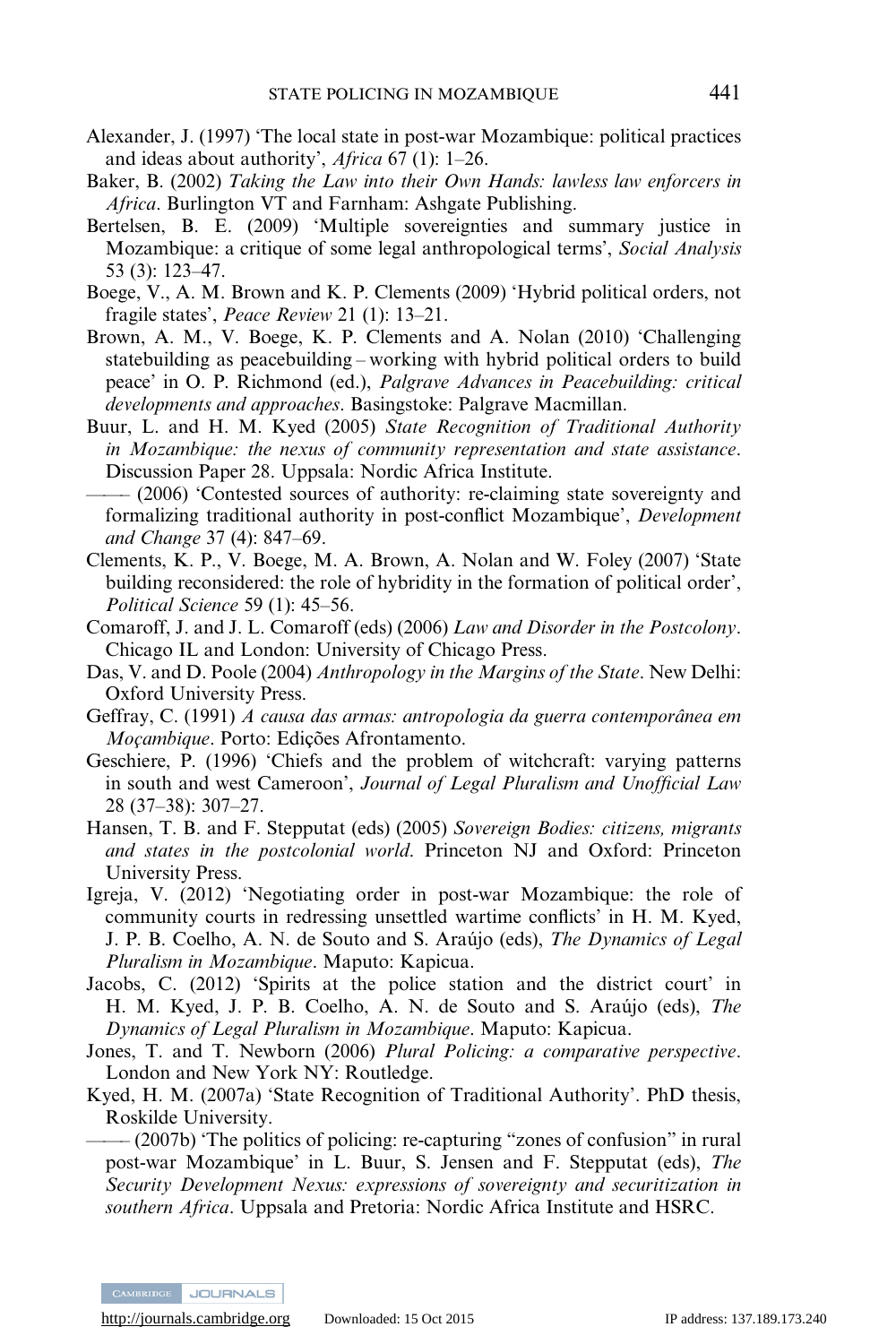<span id="page-19-0"></span>——– (2009a) 'The politics of legal pluralism: state policies on legal pluralism and their local dynamics in Mozambique', Journal of Legal Pluralism and Unofficial Law 59: 87–120.

- ——– (2010) The Contested Role of Community Policing: 'new' non-state actors in the plural legal landscape of Mozambique. DIIS Working Paper, 2010: 26. Copenhagen: Danish Institute for International Studies.
- ——– (2011) 'Introduction to special issue: legal pluralism and international development interventions', Journal of Legal Pluralism and Unofficial Law 43 (63): 1–24.
- Kyed, H. M. and L. Buur (2006) 'New sites of citizenship: recognition of traditional authority and group-based citizenship in Mozambique', Journal of Southern African Studies 32 (3): 563–81.
- Lambach, D. and M. Kraushaar (2008) Hybrid Political Orders: the added value of a new concept. Brisbane: Australian Centre for Peace and Conflict Studies.
- Lippert, R. and D. O'Connor (2003) 'Security assemblages: airport security, flexible work and liberal governance', Alternatives 28 (33): 331-58.
- Loader, I. (2000) 'Plural policing and democratic governance', Social and Legal Studies 9 (3): 323–45.
- Lund, C. (2006) 'Twilight institutions: public authority and local politics in Africa', Development and Change 37 (4): 685–706.
- Meneses, M. P. (2004) 'Toward interlegality? Traditional healers and the law in postcolonial Mozambique', Beyond Law 30: 1–39.
- $-$  (2012) 'Legal pluralism and plural memories: the perseverance of spirits in Mozambique' in H. M. Kyed, J. P. B. Coelho, A. N. de Souto and S. Araújo (eds), The Dynamics of Legal Pluralism in Mozambique. Maputo: Kapicua.
- Merry, S. E. (1988) 'Legal pluralism', Law & Society Review 22 (5): 869–95.
- Pratten, D. (2007) 'Singing thieves: history and practice in Nigerian popular justice' in D. Pratten and A. Sen (eds), Global Vigilantes. London and New York NY: Hurst and Co. and Columbia University Press.
- República de Moçambique (2004) Constitução da República. Maputo: Imprensa Nacional de Moçambique.
- Santos, B. S. (2006) 'The heterogeneous state and legal pluralism in Mozambique', Law & Society Review 40 (1): 39-75.
- Stepputat, F. (2013) 'Contemporary governscapes: sovereign practice and hybrid orders beyond the centre?' in M. Bouziane, C. Harders and A. Hoffmann (eds), Local Politics and Contemporary Transformations in the Arab World: governance beyond the centre. Basingstoke: Palgrave Macmillan.
- West, H. G. (2005) Kupilikula: governance and the invisible realm in Mozambique. Chicago IL: University of Chicago Press.
- Wisler, D. and B. Bonvin (2004) Human Security, Development and Local Policing. Geneva: TC Team Consult.
- Wood, J. and C. Shearing (2007) Imagining Security. Portland OR: Willan Publishing.

#### ABSTRACT

This article explores how the state police in Mozambique tried to (re)encroach upon a former war zone and what their methods implied for state authority more generally. Post-war reform efforts to professionalize the police in accordance with